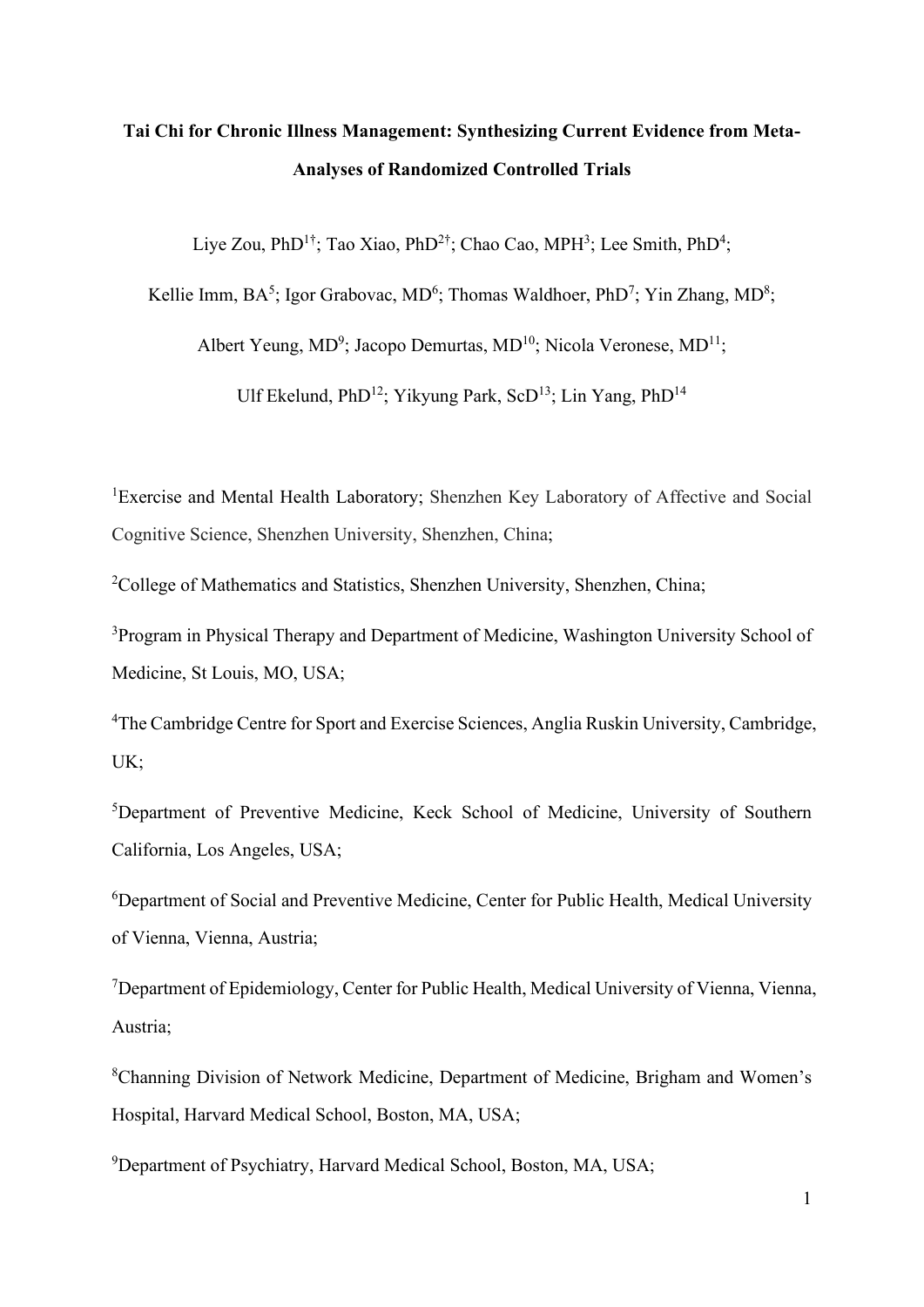<sup>10</sup>Primary Care Department, LHT South-East Tuscany, Grosseto, Italy;

<sup>11</sup>National Research Council, Neuroscience Institute, Aging Branch, Padua, Italy;

<sup>12</sup>Department of Sport Medicine, Norwegian School of Sport Sciences, Oslo, Norway; Department of Chronic Diseases and Ageing, Norwegian Institute of Public Health, Oslo, Norway

<sup>13</sup> Division of Public Health Sciences, Department of Surgery, Washington University School of Medicine, St. Louis, USA; Siteman Cancer Center, Washington University School of Medicine, St Louis, USA;

<sup>14</sup>Department of Cancer Epidemiology and Prevention Research, CancerControl Alberta, Alberta Health Services, Calgary, AB, Canada; Departments of Oncology and Community Health Sciences, Cumming School of Medicine, University of Calgary, Calgary, AB, Canada; † Drs. Zou and Xiao contributed equally and shared first authorship.

#### **Correspondence:**

Lin Yang, PhD

Department of Cancer Epidemiology and Prevention Research,

CancerControl Alberta, Alberta Health Services,

5th Floor, Holy Cross Centre, Box ACB, 2210 - 2 St. SW, Calgary, AB T2S 3C3

Email: [lin.yang@ahs.ca;](mailto:lin.yang@ahs.ca) Phone: 001(403) 698 8156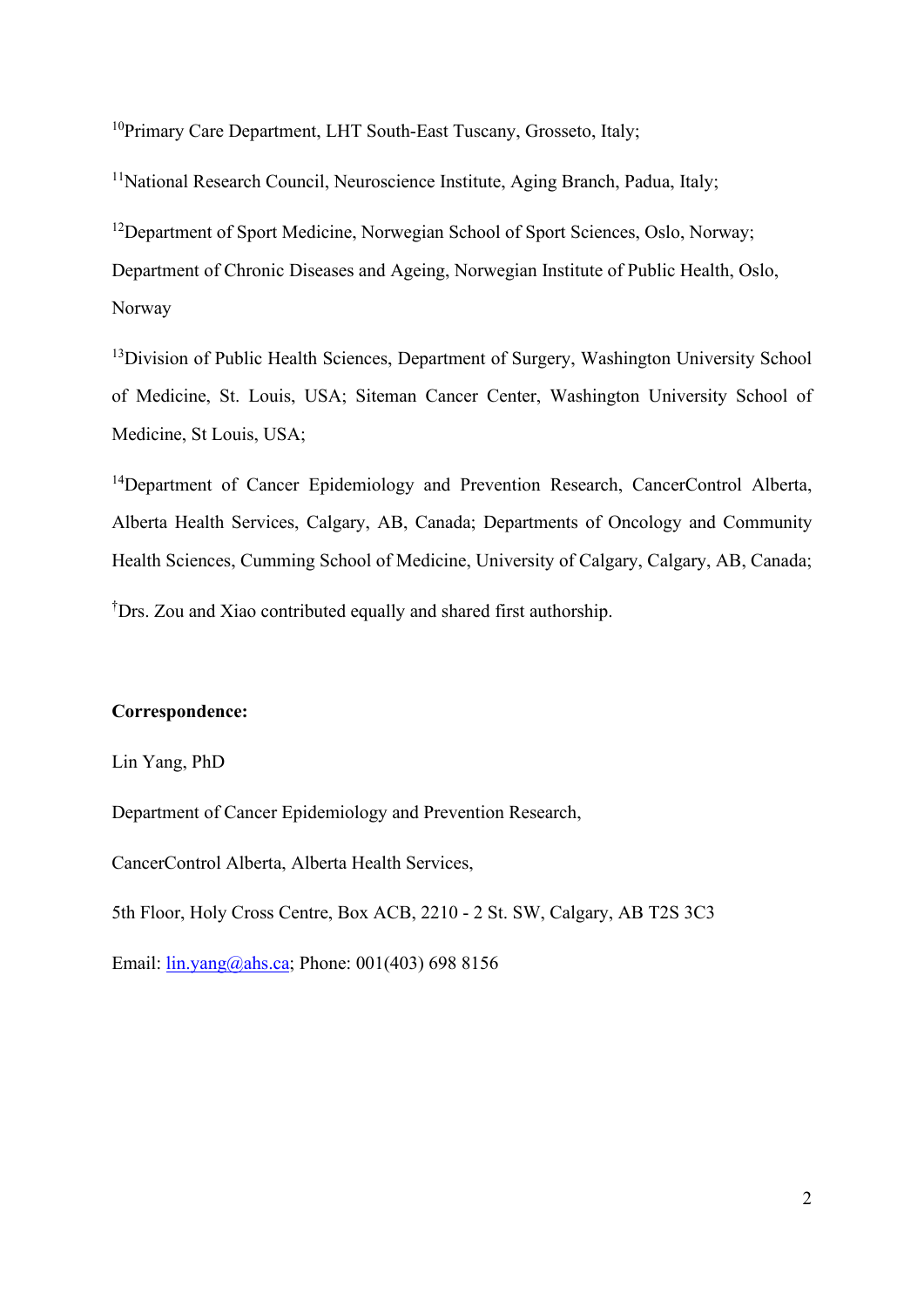**Funding source**: None.

**Conflict of interest statement**: None.

**Author contributions:** All authors had full access to all the data in the study. Lin Yang conceptualized the study. Liye Zou, Lee Smith, Nicola Veronese and Lin Yang designed the study. Liye Zou, Lin Yang and Tao Xiao searched the literature. Liye Zou and Lin Yang screened the articles for inclusion and exclusion and conducted data extraction. Tao Xiao and Lee Smith conducted data analyses. Liye Zou and Chao Cao drafted the initial tables. Liye Zou and Lin Yang drafted the initial manuscript. Nicola Veronese, Ulf Ekelund, Yikyung Park and Lin Yang provided methodological supervision. All authors contributed to interpretation of data and critical revision of the manuscript for important intellectual contest. Liye Zou and Tao Xiao contributed equally.

**Running head**: Tai Chi for Chronic Illness Management

**Keywords**: Tai Chi, mind-body exercise, chronic Illness, umbrella review, randomized controlled trial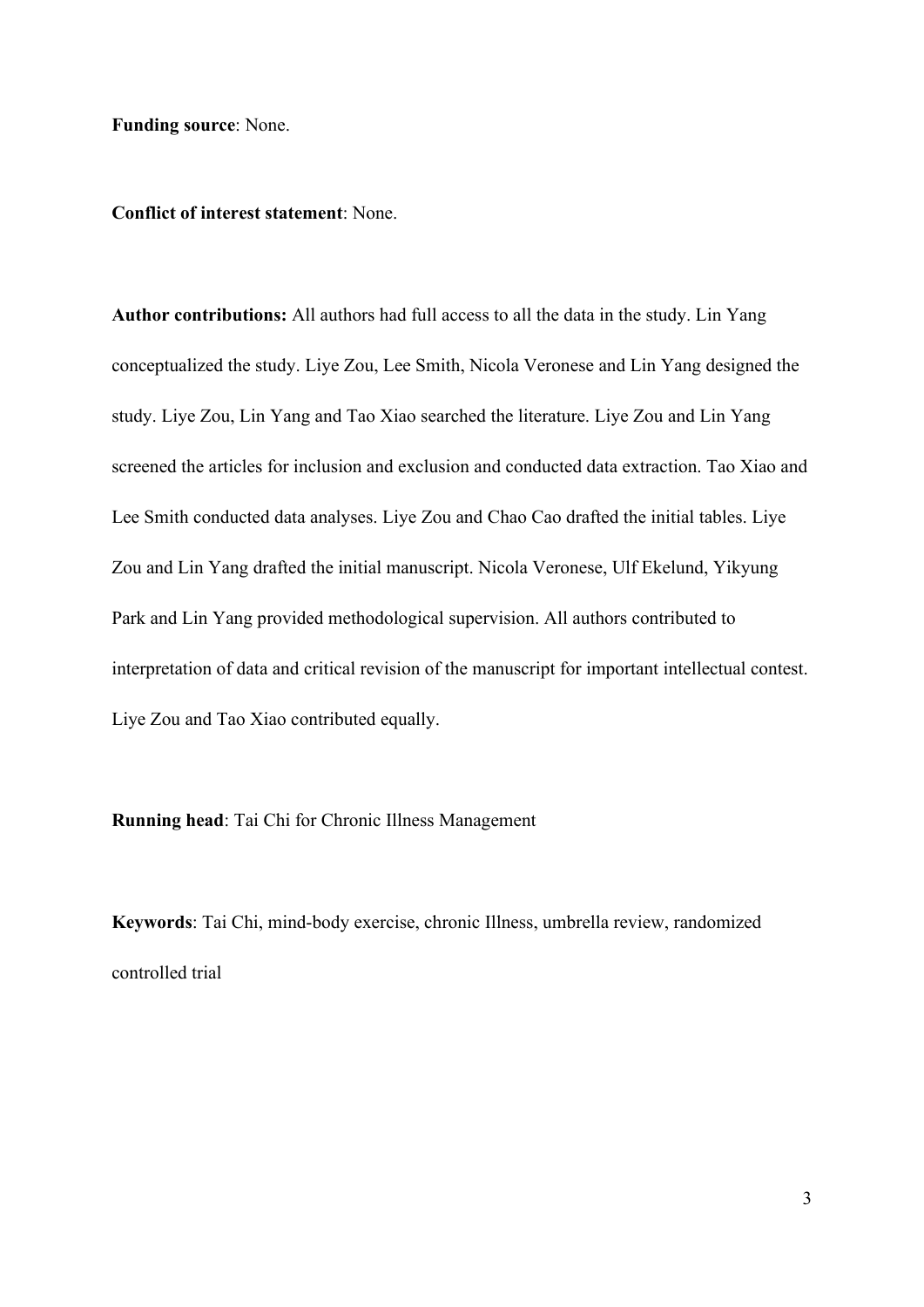#### **Abstract**

An umbrella review of systematic reviews and meta-analyses of randomized controlled trials (RCTs) was conducted to evaluate the existing evidence of Tai Chi as a mind-body exercise for chronic illness management. MEDLINE/PubMed and Embase databases were searched from inception until 31st March 2019 for meta-analyses of at least two RCTs that investigated health outcomes associated with Tai Chi intervention. Evidence of significant outcomes (Pvalue <0.05) was assessed using the Grading of Recommendations Assessment, Development and Evaluation (GRADE) system.

This review identified 45 meta-analyses of RCTs and calculated 142 summary estimates among adults living with 16 types of chronic illnesses. Statistically significant results (Pvalue <0.05) were identified for 81 of the 142 outcomes (57.0%), of which 45 estimates presenting 30 unique outcomes across 14 chronic illnesses were supported by high (n=1) or moderate (n=44) evidence. Moderate evidence suggests that Tai Chi intervention improved physical functions and disease-specific outcomes compared with non-active controls and cardiorespiratory fitness compared with active controls among adults with diverse chronic illnesses. Between-study heterogeneity and publication bias were observed in some metaanalyses.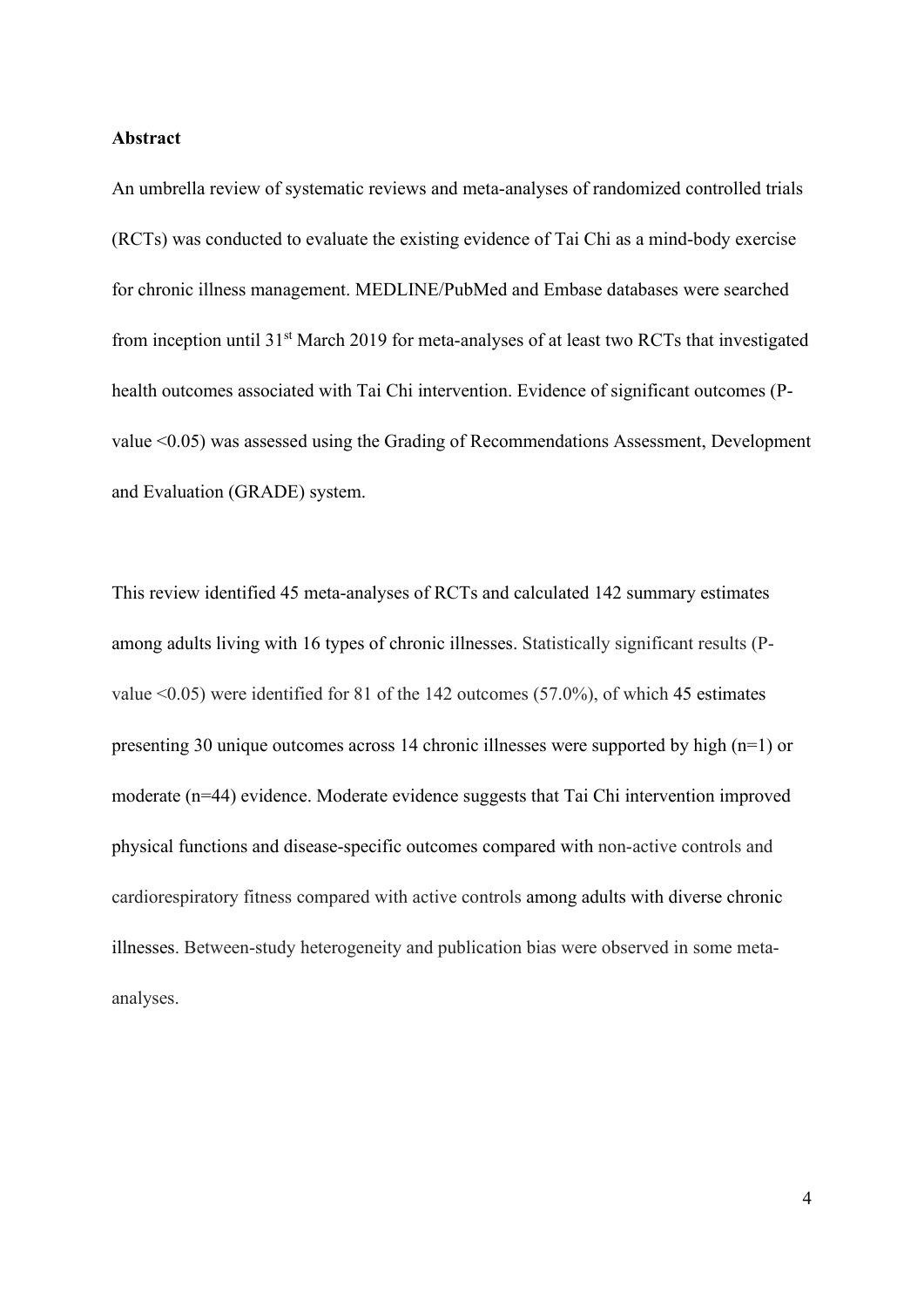#### **Introduction**

Tai Chi is an exercise that originated from China over 3000 years ago. <sup>1</sup> The practice of Tai Chi is characterized by slow, flowing physical movements that are coordinated with diaphragmatic breathing, musculoskeletal stretching and relaxation, kinesthetic body awareness, and meditative state of mind.2 The energy cost of Tai Chi practice is 3.0 Metabolic Equivalents (METs), the same as that of dog walking, which is classified as a moderate-intensity exercise (3.0-6.0 METs).<sup>3</sup>

In the past twenty years, a few key interventional studies were conducted and demonstrated health benefits associated with Tai Chi in adults with Parkinson's disease, 4 fibromyalgia,<sup>5, 6</sup> osteoarthritis,<sup>7</sup> and chronic heart failure.<sup>8</sup> Studies of smaller scales were also carried out in other chronic illnesses.<sup>9-14</sup> Subsequently, over 2000 primary studies and 200 meta-analyses of Tai Chi trials have been published. However, most reviews focused on a single health condition and/or outcome and mixed active and non-active control groups. There is a lack of comprehensive overview to systematically evaluate the health benefits of Tai Chi in diverse populations with chronic physical and mental conditions.

To address the breadth of the literature, an increasing emphasis has been placed on the "umbrella review", which aims to synthesize existing systematic reviews with meta-analyses, to capture the breadth of intervention and outcome.<sup>15, 16</sup> In view of its potential role in chronic illness management, an overview of the breadth and validity of the current literature on Tai Chi associated health effects is needed. This umbrella review extracted data from published meta-analyses and determined the direction, magnitude, and significance of Tai Chi

5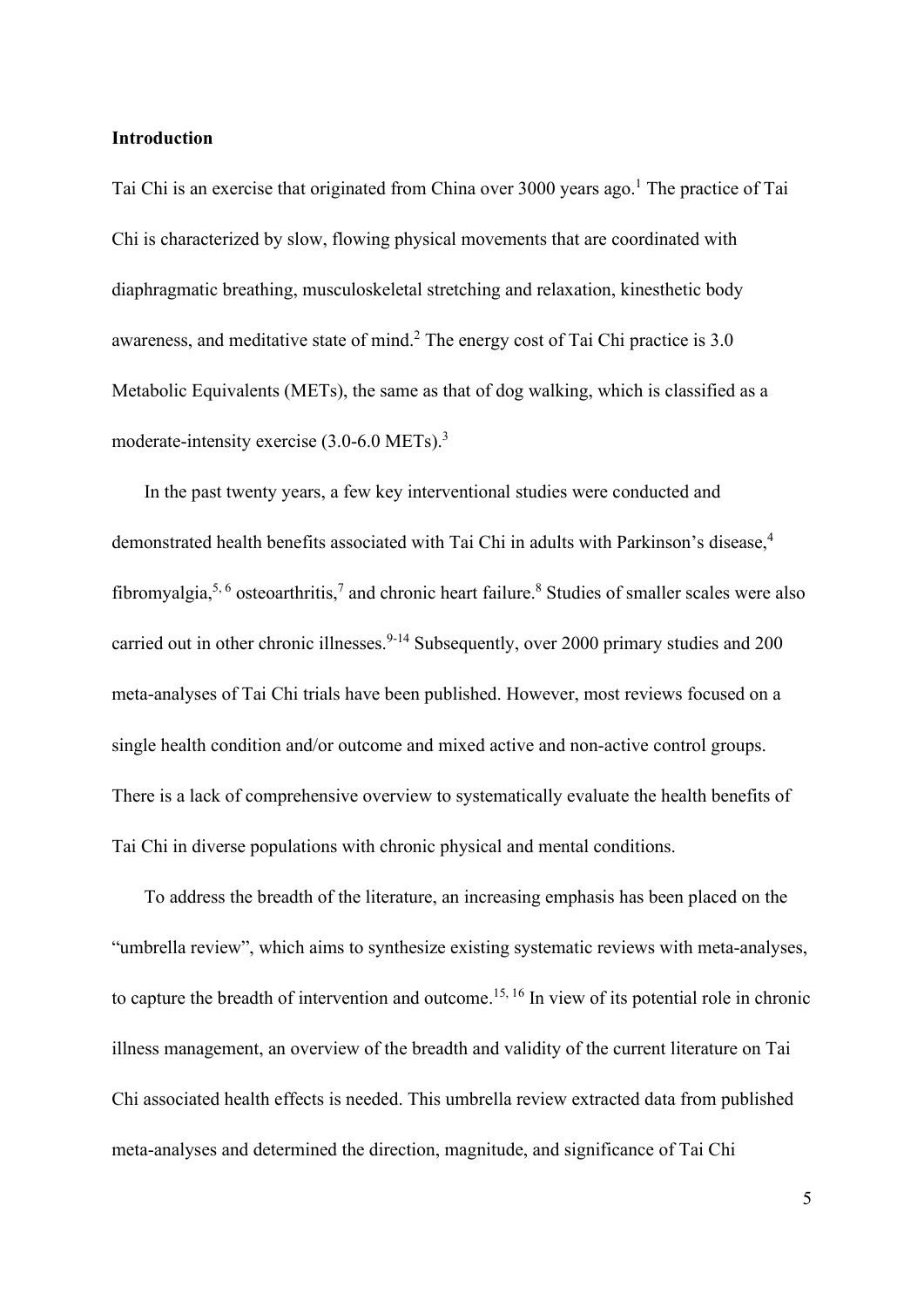intervention associated effects on health outcomes among individuals with chronic illnesses,

while evaluating the potential risk of biases of included studies.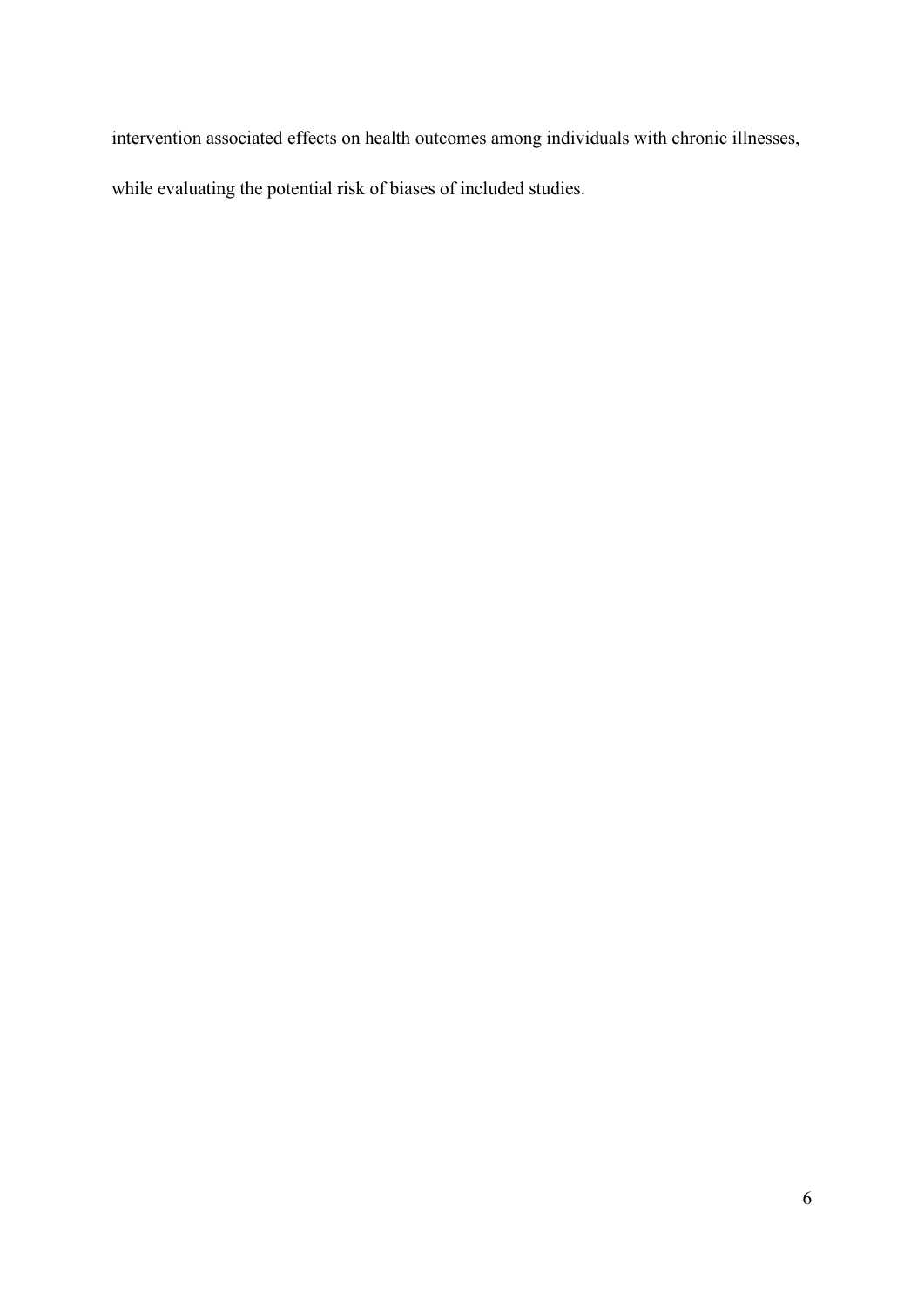#### **Methods**

This review was a priori registered (CRD42019129514) and executed following the PRISMA statement guideline.17 Two reviewers (LZ and LY) independently searched electronic databases (MEDLINE/PubMed and Embase) from inception to 31<sup>st</sup> March 2019 (**Supplemental Methods**). We hand-searched the reference lists of eligible articles and other narrative overviews of systematic reviews/meta-analyses. Systematic reviews with metaanalyses that investigated the relationship of Tai Chi with any health outcome were included (for specific inclusion criteria, see **Supplemental Methods**).

Two reviewers (LZ and LY) independently performed two levels of data extraction (**Supplemental Methods**) including: lead author's name, year of publication, type of Tai Chi form, intervention dosage (weekly training frequency, length of each session, and intervention duration), adverse events, outcomes assessment, description on active and/or non-active control condition, type of metric (summary risk estimates: OR, RR, HR, SMD, MD) with the 95% CI, and the number of participants and/or cases for each study by interventions and controls.

#### **Data analysis**

For each meta-analysis, we estimated the summary effect size (e.g., Hedge's g) and its 95% CI through random-effects models.<sup>18</sup> We purposely reported studies using active control and non-active control comparison groups separately to illustrate the therapeutic effects of Tai Chi intervention with and without the presence of other disease management strategies.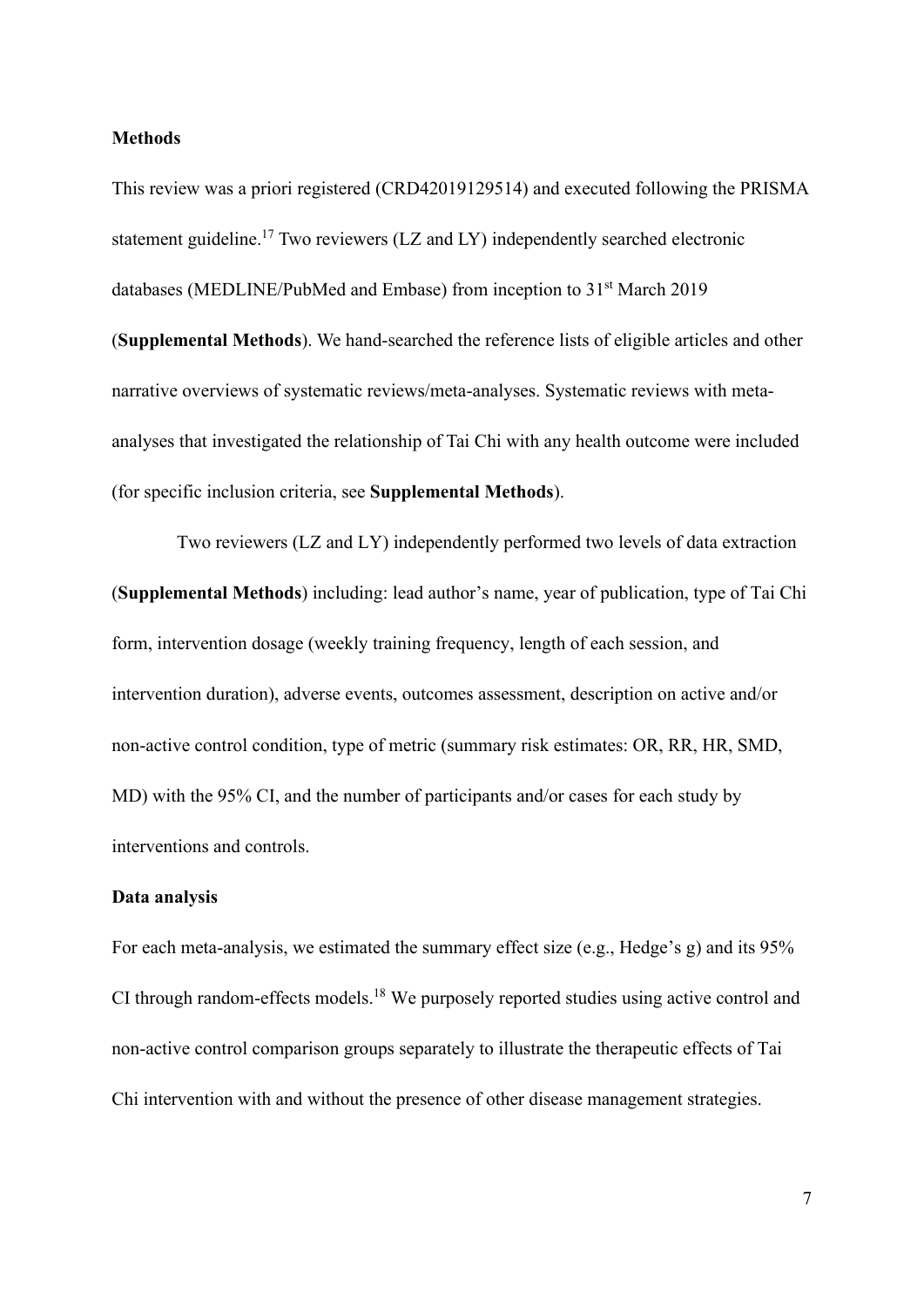Between-study inconsistency was estimated with the  $I^2$  metric, with a value  $\geq$ 50% indicative of high heterogeneity.<sup>19</sup> Additionally, we calculated the evidence of publication bias.<sup>20</sup>

Evidence from meta-analyses of RCTs was assessed in terms of the significance of the summary effect. With a P-value  $< 0.05$ , we evaluated the evidence using the Grading of Recommendations, Assessment, Development and Evaluation (GRADE) assessment.<sup>21</sup> The methodological quality of the included meta-analyses were assessed using the new Risk of Bias in Systematic Reviews (ROBIS) (**Supplemental Methods**).22 All statistical analyses were conducted in Stata version 16.0 (StataCorp, Texas, USA).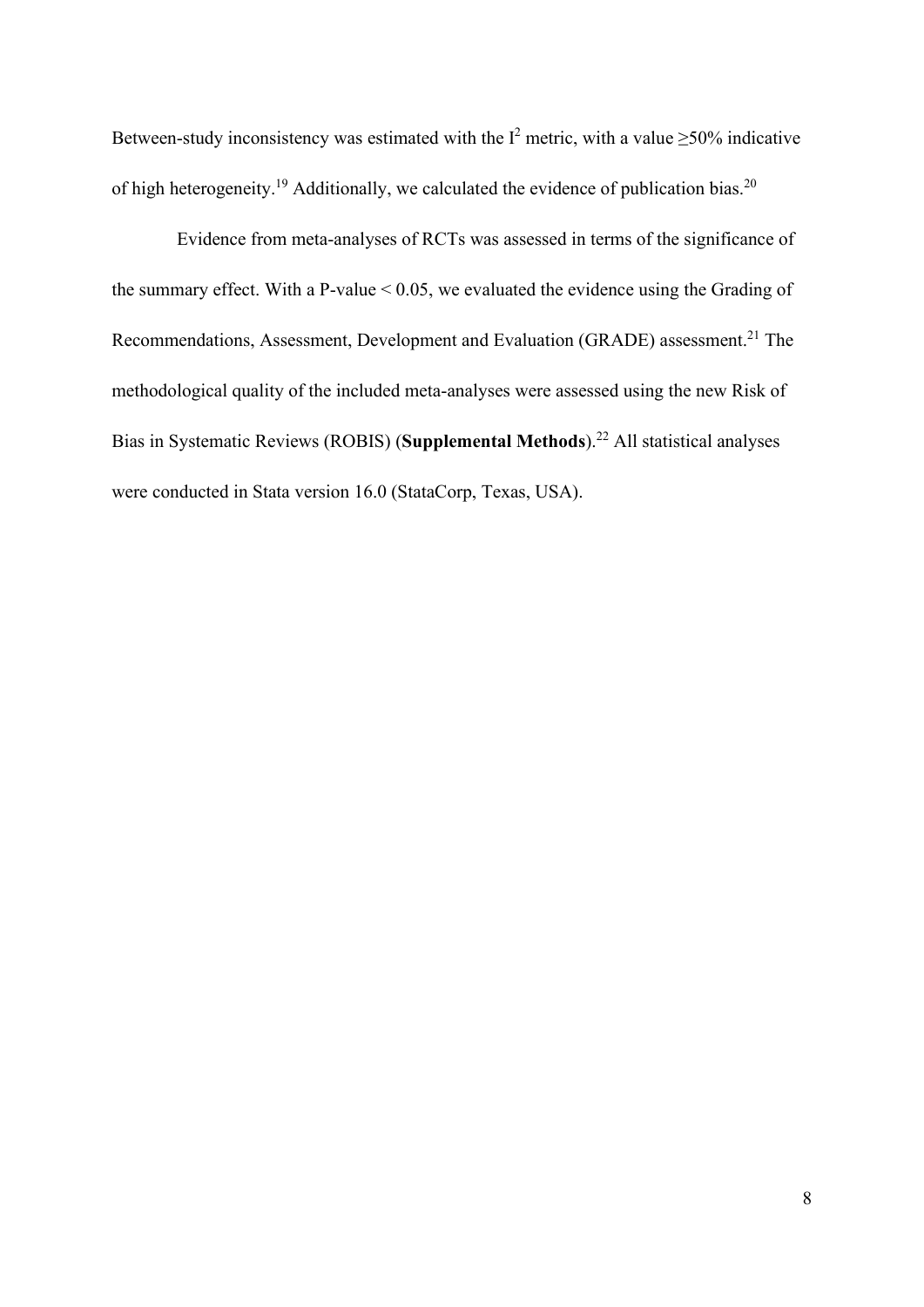#### **Results**

A total of 1407 articles were screened for title and abstract relevancy, and 262 full-texts were screened (**Figure 1**). After removing 207 articles, 45 meta-analyses (**eTable 1**) were included in the umbrella review. The median number of participants was 203 (range 38 to 865). The intervention doses, where reported, varied from 15 to 210 minutes each session, from once to seven times weekly. Although the intervention durations varied from 1 week to 24 months, 2% (11 out of 529) of RCTs had an intervention longer than 6 months, and 18.8% (99 out of 529) had a duration of 6 months. Among 142 unique estimates on the health effects of Tai Chi intervention, statistically significant results (P-value  $\leq 0.05$ ) were identified for 81 outcomes with very low to high evidence levels (for summary see **Table 1**, for GRADE assessment see **Table 2**).

Overall, Tai Chi interventions were conducted in 16 chronic illnesses, including Parkinson's disease (n=25), cancer (n=23), type-2 diabetes (n=18), osteoarthritis (n=17), heart failure (n=13), stroke (n=13), COPD (n=9), fibromyalgia (n=6), hypertension (n=4), multiple sclerosis (n=1), coronary heart disease (n=1), low back pain (n=1), and schizophrenia (n=6), clinical depression (n=2), mild cognitive impairment (n=2) and dementia (n=1). Data on adverse events were reported in 25 (55.6 %) meta-analyses, of which six suggested minor adverse events such as minor muscle soreness, foot and knee pain, ankle sprain and low back pain (**eTable 2**). No study reported serious adverse events nor negative effects resulting from Tai Chi intervention.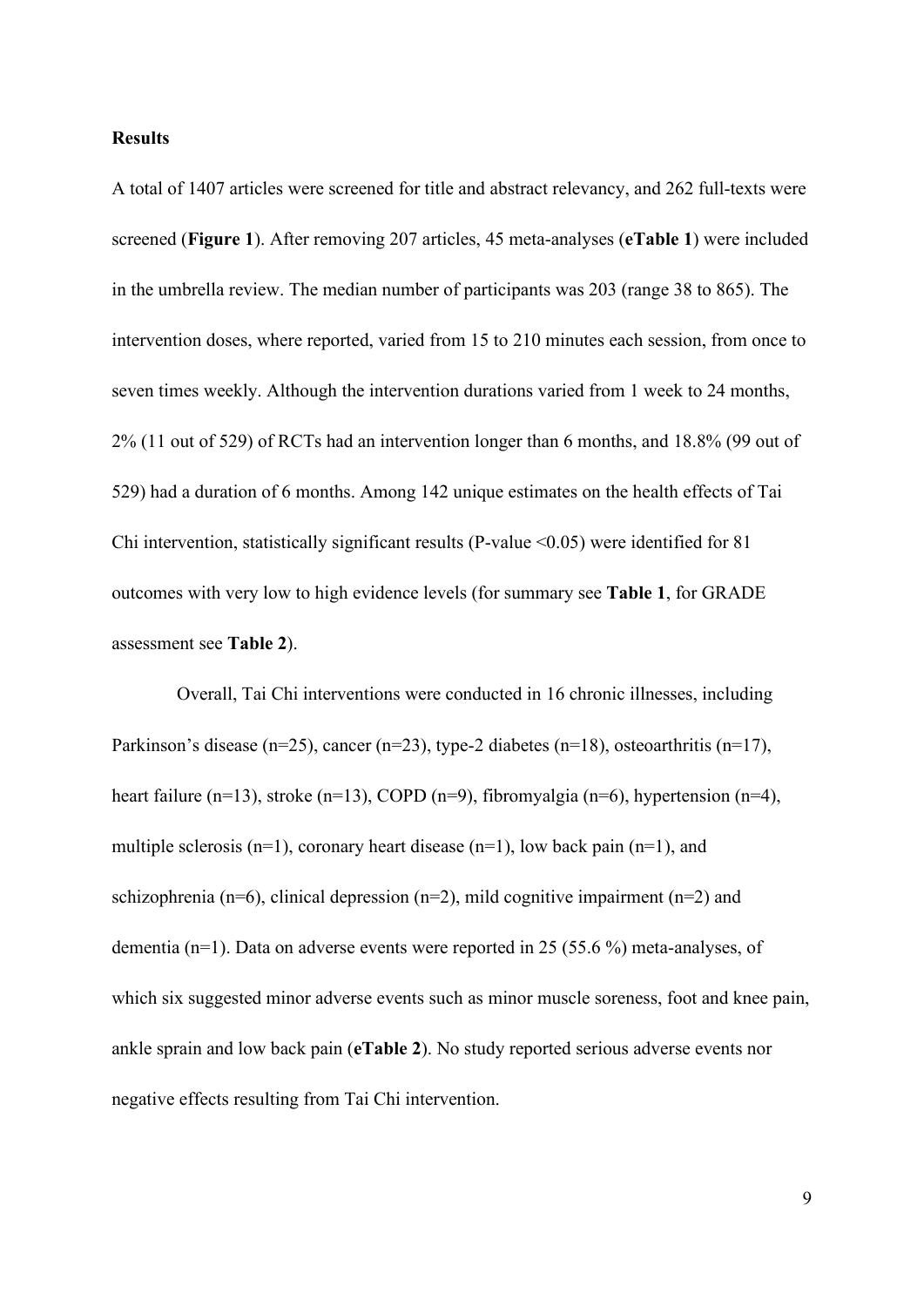#### **Neurological conditions**

Among 25 summary estimates for Parkinson's disease, Tai Chi intervention showed statistically significant improvement in 8 health outcomes. When a non-active control group was employed, evidence was graded moderate in improving depression and mobility, and low for balance. Moderate evidence supported Tai Chi to improve disease specific symptoms (motor & non-motor symptoms assessed by unified Parkinson's disease rating scale) comparing with both non-active and active controls. Additionally, the improvement in physical functions (fall risk, rate of falls, balance) through Tai Chi intervention (vs. active controls) were supported by moderate evidence, while health-related quality of life presented low evidence. No significant association was found in walking related physical function, global or disease-specific quality of life or cognition (**eTable 3a**).

Thirteen outcomes were investigated among participants with stroke and eight outcomes showed significant improvement through Tai Chi (**eTable 3a**). Moderate evidence supported Tai Chi to improve four-limb and upper-limb function (vs. non-active controls) and improve activity of daily living (vs. active controls). Evidence was graded low for balance and depression, and non-significant for walking ability and sleep quality.

One meta-analysis included two Tai Chi RCTs in participants with multiple sclerosis and showed non-significant findings on fatigue (vs. active control).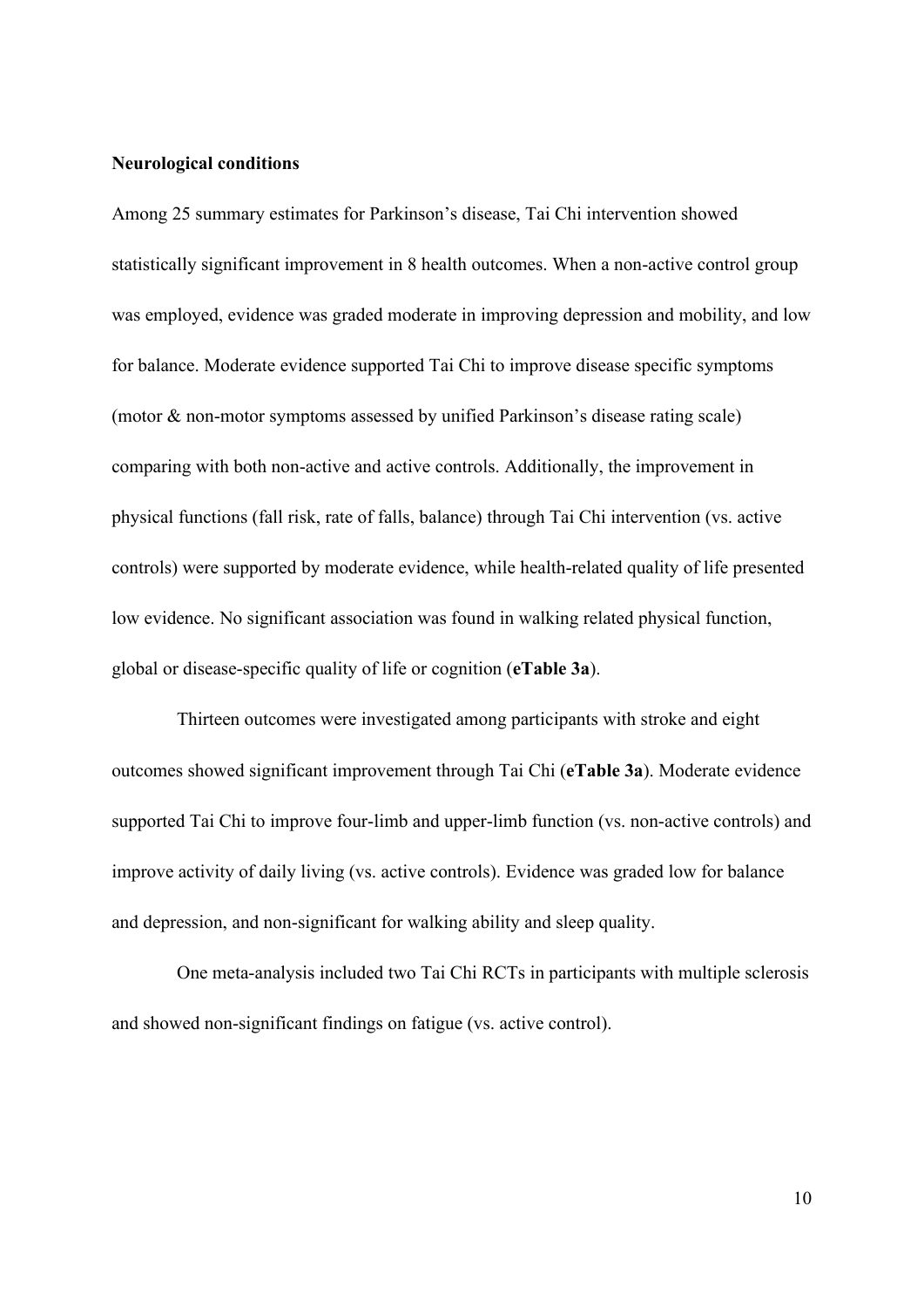#### **Musculoskeletal conditions**

For osteoarthritis, 12 outcomes were reported and eight were statistically significant. Notably, the evidence on Tai Chi intervention to improve osteoarthritis specific outcomes was generally graded moderate, including level of disability (vs. non-active control), severity of pain (vs. non-active and active control), and physical function measured by the Western Ontario and McMaster Universities Osteoarthritis Index, dominant/right knee flexion, cardiorespiratory fitness and fear of falling (vs. active control). Nevertheless, evidence on improving the level of disability and mobility (the Timed Up and Go test) was graded low, and non-significant for quality of life, depression, and other functional outcomes (vs. active control) (**eTable 3b**).

Four outcomes were investigated for fibromyalgia. Moderate evidence existed for improving fatigue (vs. non-active control) and sleep quality (vs. non-active and active controls). Low evidence supported Tai Chi in improving the severity of pain or depression.

For low back pain, moderate evidence supported Tai Chi in reducing the severity of pain compared with a non-active control group.

#### **Cancer**

Twenty-three summary estimates were generated in Tai Chi RCTs among cancer survivors covering 20 outcomes using active controls, one outcome using non-active controls, and one outcome using both comparison groups. Two RCTs included cancer of breast, lung, and prostate while others were conducted in breast cancer women only. A total of 12 outcomes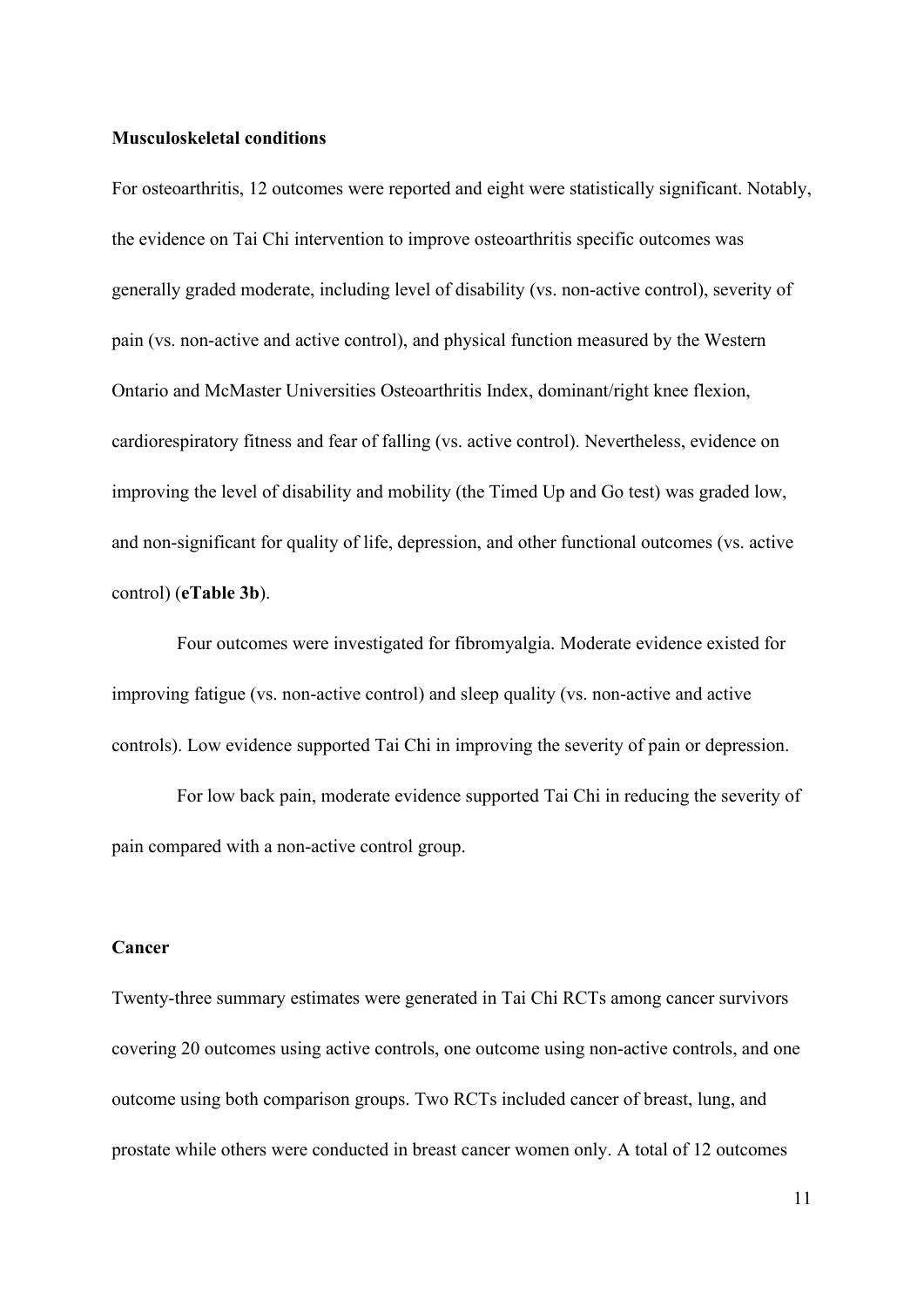reached statistical significance (P-values < 0.05). Moderate evidence supported Tai Chi to improve body mass index (BMI), fatigue, and serum cortisol level and interleukin-6 among cancer survivors vs. active control, while the remaining eight outcomes (physical function measures and depression) showed low levels of evidence (**eTable 3c**). No significant associations were found between Tai Chi intervention and bone health, insulin-like growth factor 1, wrist and elbow muscle strength, pain, fat mass percentage, quality of life, or pain, compared with active controls.

#### **Type-2 diabetes**

Among 12 outcomes that have been examined in Tai Chi RCTs of type-2 diabetes patients, seven outcomes showed significant improvements (**eTable 3d**). Notably, BMI, 2-hour postprandial blood glucose, hemoglobin A1c, fasting blood glucose, and total cholesterol have been examined in RCTs with both non-active and active controls, whilst fasting insulin and blood pressure were compared with non-active controls only. Among these outcomes, insulin resistance, BMI and 2-hour postprandial blood glucose presented moderate evidence, and others had low evidence.

#### **Cardiopulmonary diseases**

For Tai Chi RCTs of patients with heart failure, nine outcomes were evaluated and six showed significant improvement (**eTable 3e**). Of which, improvement in the 6-min walking test, cardiorespiratory fitness  $(VO<sub>2</sub> max)$  and diastolic blood pressure compared with active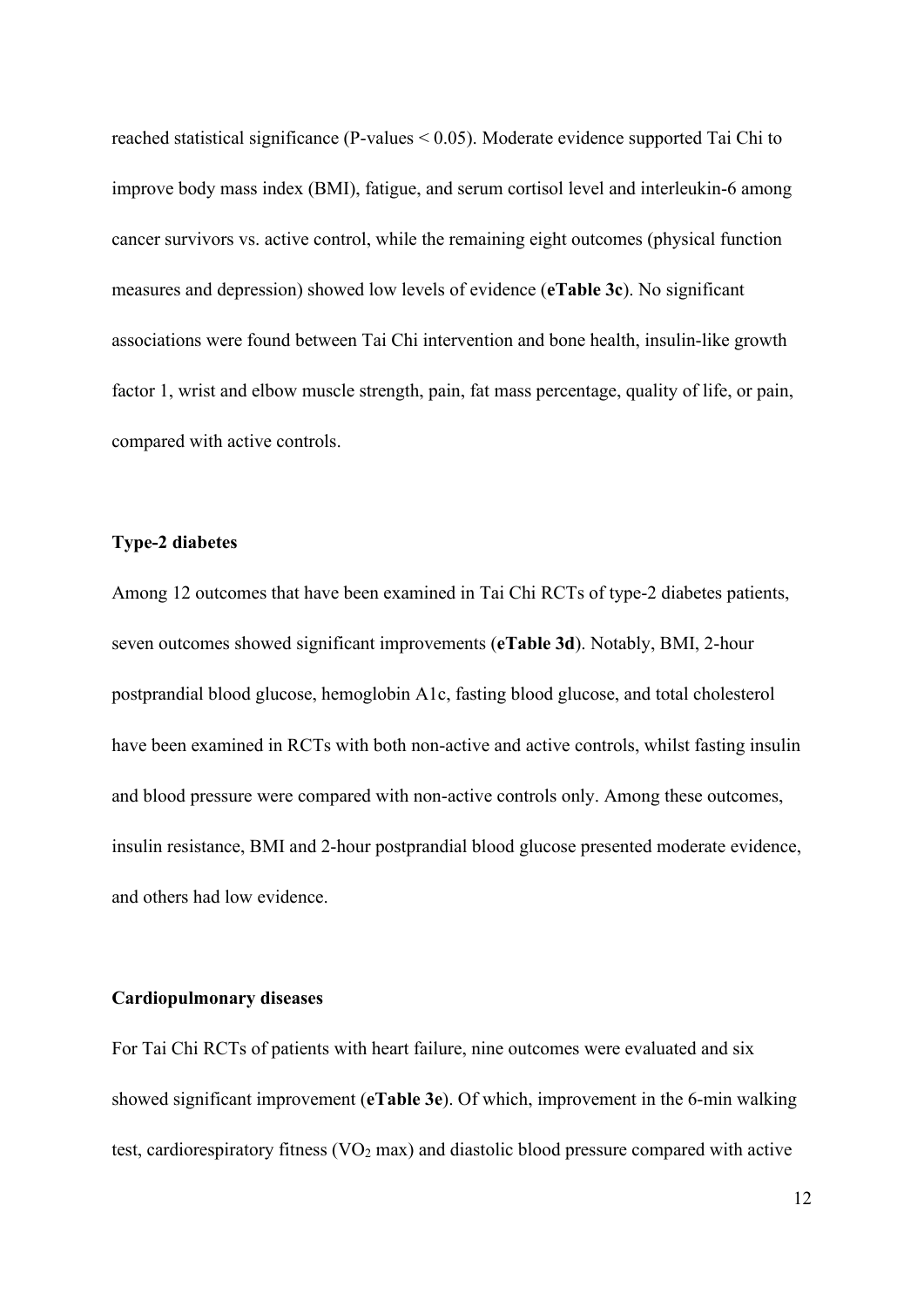controls were supported by moderate evidence, yet evidence on serum B-type natriuretic peptide and quality of life was graded low. Moderate evidence supported that Tai Chi can improve heart left ventricular ejection fraction comparing with a non-active control, whilst the evidence was graded low comparing with an active control. Other outcomes (mobility [the Timed Get Up and Go test], serum N-terminal pro-brain natriuretic peptide and systolic blood pressure) were not significantly associated with Tai Chi vs. active controls.

Seven outcomes were evaluated in Tai Chi RCTs conducted in COPD patients (**eTable 3e**). Among four significantly improved functional outcomes comparing with nonactive controls, lung function measured by forced vital capacity, 6-min walking test showed moderate evidence, whilst evidence on improvement in lung function measured by forced expiratory volume in 1s and dyspnea was low. Notably, the evidence supporting improved COPD-specific quality of life measured by St. George's respiratory questionnaire was graded high comparing with an active control group.

With respect to hypertension, four outcomes had been investigated using non-active controls (**eTable 3e**). Moderate evidence supported reductions in waist circumference and diastolic and systolic blood pressure. Although evidence was graded low, some benefits were also observed in reduced BMI through Tai Chi.

One outcome was investigated among patients with coronary heart disease, demonstrating moderate evidence in improved cardiorespiratory fitness  $(VO<sub>2</sub> max)$ .

13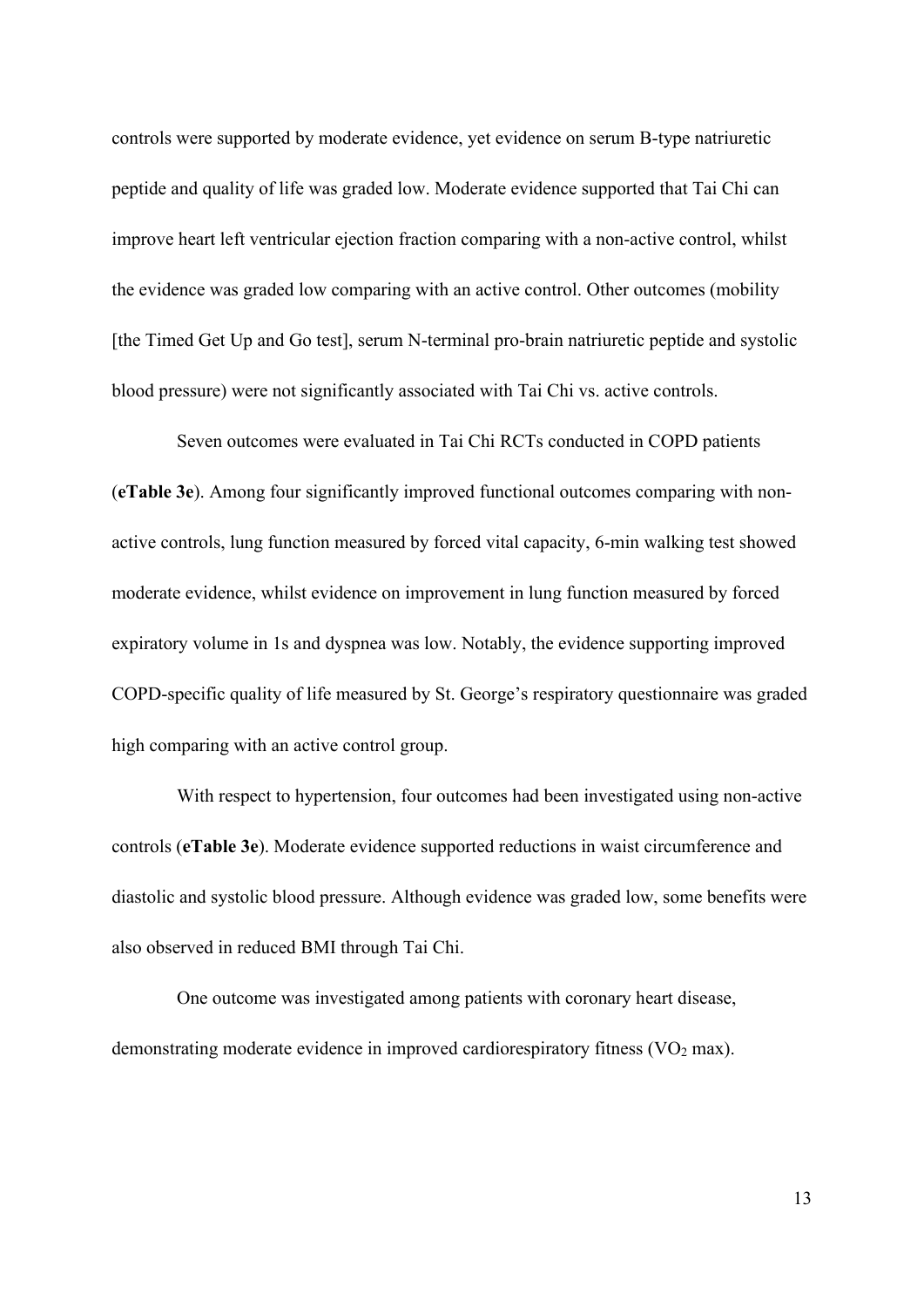#### **Cognitive and mental disorders**

Several RCTs have been conducted to examine the effect of Tai Chi on schizophrenia specific outcomes including positive and negative emotions and discontinuation rate, with non-active and active comparison groups, respectively (**eTable 3f**). Negative emotion was the only significantly improved outcome when a non-active control was used, with low level of evidence. Nevertheless, compared with an active control group, moderate evidence supported that Tai Chi intervention improved global cognition for dementia patients, the severity of depression among the clinically depressed, and short-term memory among those with mild cognitive impairment.

Over half of meta-analyses scored low (n=29 out of 45) for risk of bias on ROBIS, and 16 scored unclear (**eTable 4**). A sizable portion of outcomes (13 out of 81) with moderate evidence were significant at P<0.00001.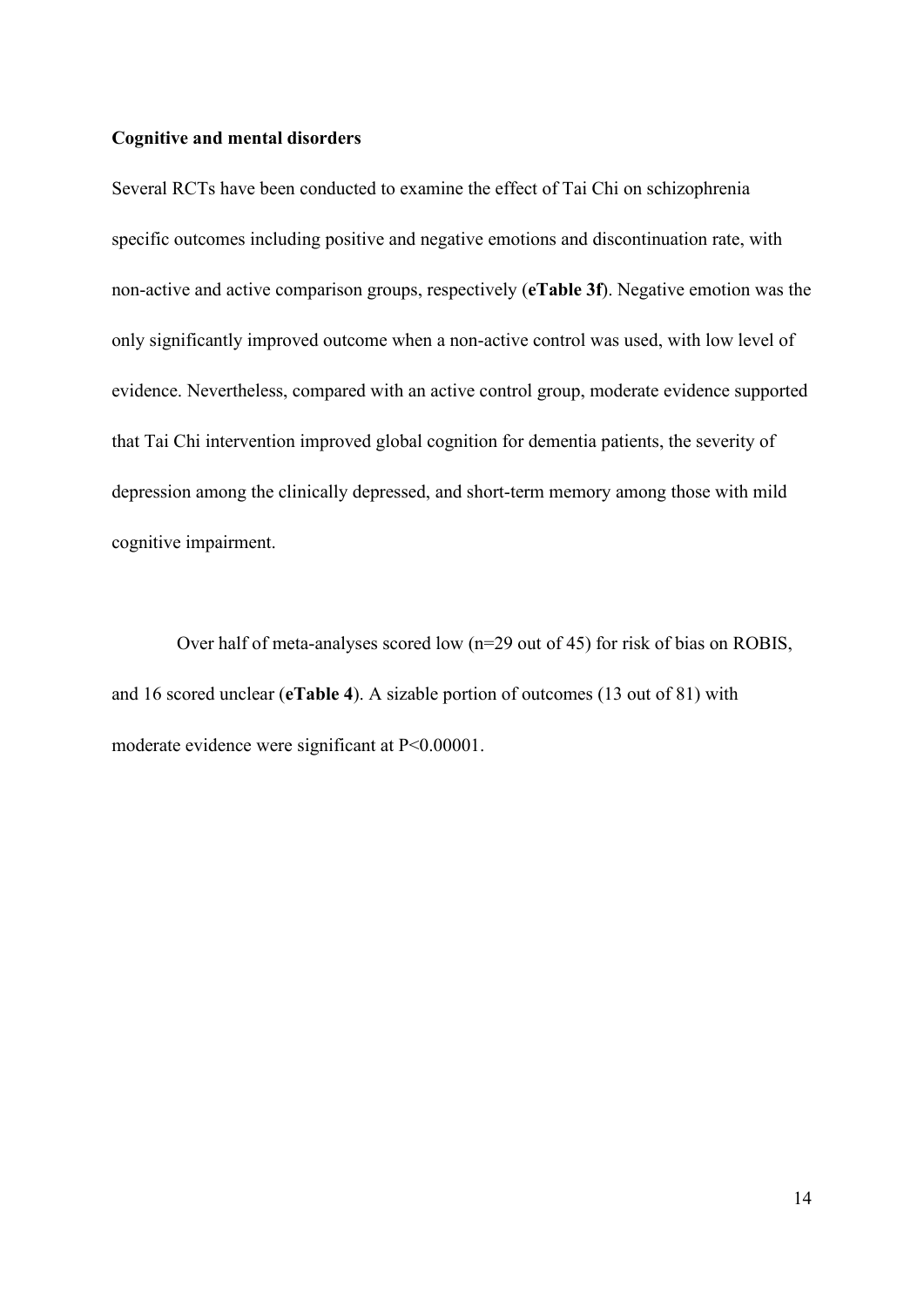### **Discussion**

This umbrella review provides a broad overview of the existing evidence on Tai Chi for chronic illness management and a systematic evaluation of the methodological quality of available meta-analyses. The effect of Tai Chi intervention compared with non-active and/or active control groups has been investigated in 16 types of chronic illnesses and generated 142 summary estimates covering 79 unique outcomes. Eighty-one summary estimates showed nominal statistically significant results, of which 45 estimates across 14 chronic illnesses were supported by high (n=1) or moderate (n=44) evidence. Moderate evidence supports Tai Chi to improve cardiorespiratory fitness in heart failure and coronary heart disease comparing with conventional exercise; and to improve disease-specific outcomes in a range of mental health conditions. Substantial between-study heterogeneity and publication bias were observed in some meta-analyses, which downgraded the evidence to low.

Conventional exercises are characterized by their fitness targets, such as aerobic exercise to improve cardiorespiratory health, resistance training to improve certain muscles or muscle groups, and stretching to improve muscle stiffness and joint flexibility.<sup>23</sup> There is a strong research interest to understand whether health benefits differ by types of exercise.<sup>24-26</sup> To date, available evidence suggest the best gain is from combining both aerobics and resistance training.<sup>26-28</sup> Although it can be viewed as an alternative method of exercise, Tai Chi is unique in being multimodal or holistic, blending aerobics, resistance and stretch training.<sup>29</sup> Herein, we were able to make direct comparisons between Tai Chi and conventional exercise by including RCTs that used active control comparison groups. Despite

15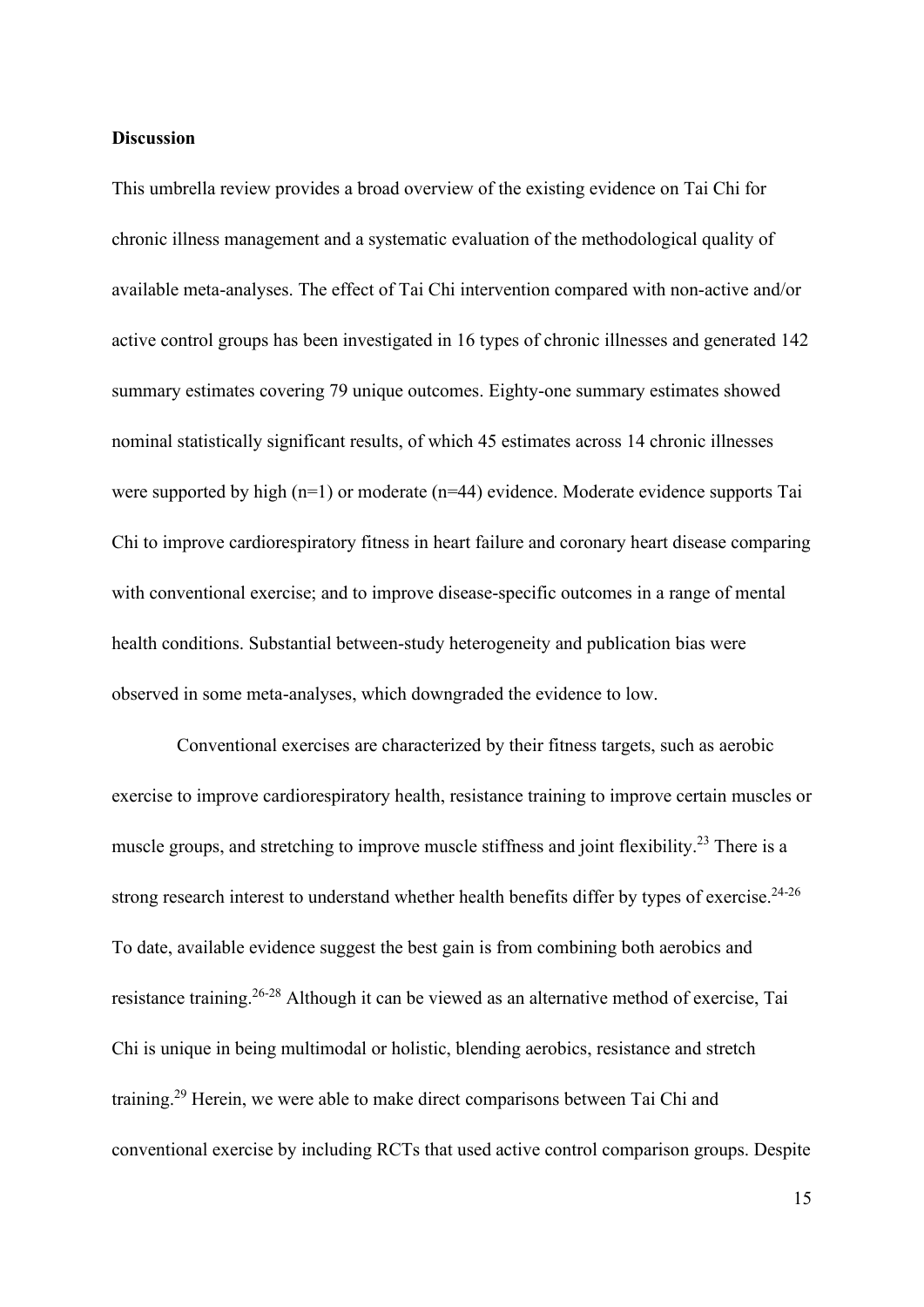mostly containing a mix of pharmacological and non-pharmacological strategies, the active control groups for eight significant outcomes used conventional exercise, supporting improvements in disease-specific quality of life for COPD, 2-hour postprandial blood glucose for type-2 diabetes, 6-min walking test for heart failure, balance, rate and risk of falls for Parkinson's disease, and daily activity ability for stroke.

Intriguing findings of this review included moderate evidence supporting Tai Chi to improve  $VO<sub>2</sub>max$  for coronary heart disease (vs. active control [stretching]) and heart failure (vs. active control [medication + exercise]), improved 6 minutes-walk tests for COPD (vs. non-active control) and heart failure (vs. active control [aerobics exercise or walking]), and improved lung function for COPD (vs. non-active control). Being feasible and easy to standardize, the 6 minutes-walk test is considered one of the best compromises between test duration and ability to discriminate levels of cardiorespiratory fitness.<sup>30</sup> Cardiorespiratory fitness is not only critical for those with heart failure, COPD, and coronary artery disease, but it's also a strong predictor of mortality among the overall population.<sup>31, 32</sup> It is possible that Tai Chi improves these functions through the upper-extremity movements, which typically involve thoracic expansion and stretching to strengthen the diaphragmatic muscle. Additionally, abdominal breathing techniques in Tai Chi may reshape the breathing pattern to reduce the frequency of breath, keep the airways open longer,<sup>33, 34</sup> and activate the respiratory muscle.<sup>35</sup> Such changes may be associated with improved cardiorespiratory fitness.<sup>36-41</sup> As a low METs (3.0) exercise, whether Tai Chi can produce the same level of cardiorespiratory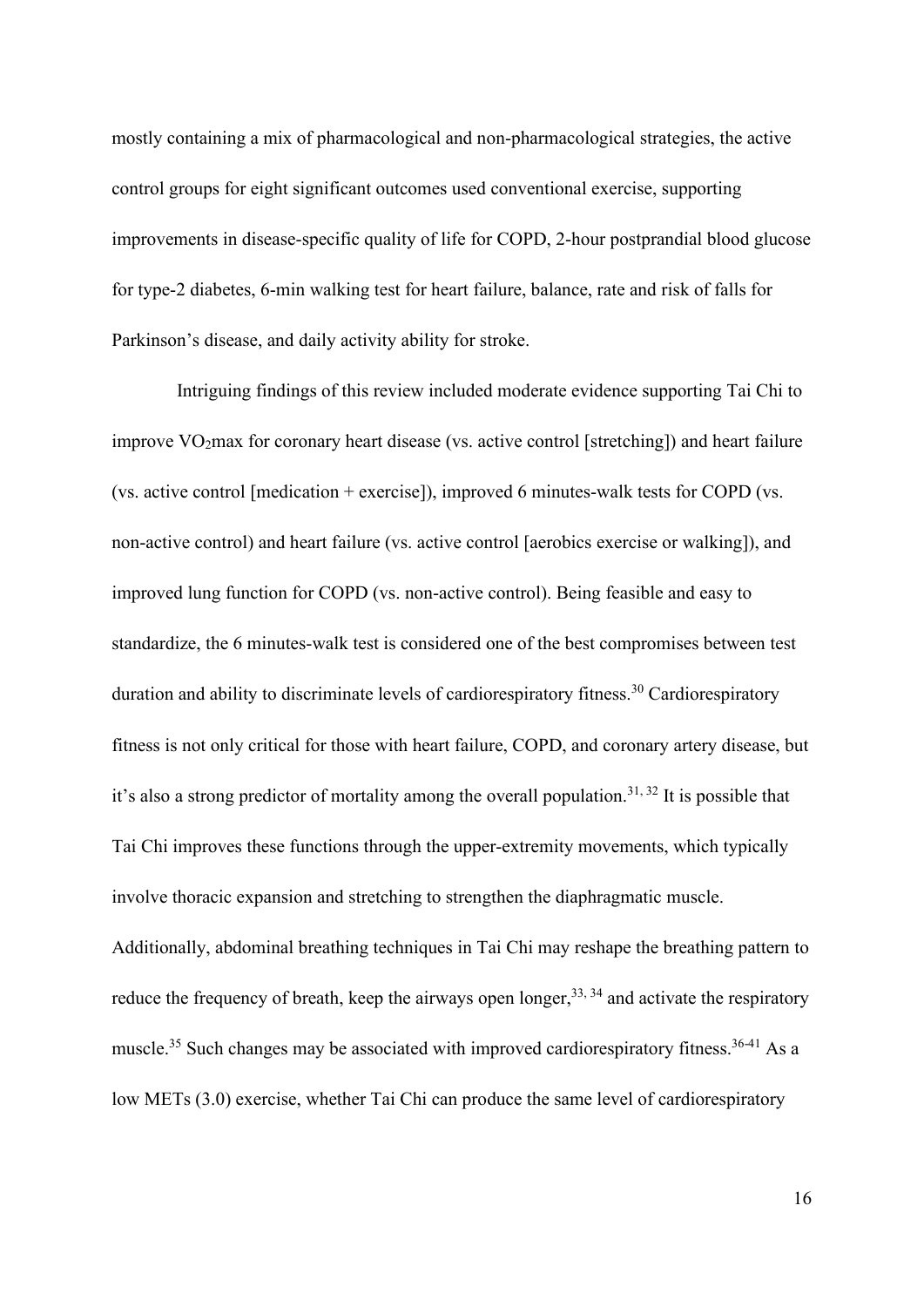benefits as high impact aerobics exercise and its biological mechanisms need to be investigated and elucidated.

Tai Chi presents the potential to tackle a few rising health crises in recent years, including musculoskeletal pain<sup>42, 43</sup> and mental health.<sup>44</sup> These benefits may be attributable to the meditative character of Tai Chi.<sup>45</sup> Referred to as mindful exercise by the American College of Sports Medicine, a key component of Tai Chi is meditation, examining all dimensions of life, similar to the concept of mindfulness.<sup>46</sup> The practice of Tai Chi involves psychosomatic relaxation through abdominal breathing,<sup>47</sup> which may be effective in regulating stress-related mental symptoms.<sup>48-50</sup>Neutral spine alignment (erect posture), a signature move of Tai Chi, is the key to maintaining the center of gravity over the base of support, which may activate and strengthen core muscles, leading to reduced experiences of pain.<sup>51, 52</sup> With the development of imaging techniques, studies have begun to explore the effects of Tai Chi on brain structure and functioning.<sup>13, 53-55</sup>

Tai Chi has increasingly been used for stroke rehabilitation.<sup>56</sup> Yet, the duration of Tai Chi intervention was short (20.8% were 6 months or longer) in most studies with no longterm follow-up. Hence, the long-term effect of Tai Chi intervention is unknown. Another knowledge gap is the biological mechanisms through which Tai Chi may improve health outcomes. Few primary interventional studies incorporated kinetic measures of Tai Chi moves or relevant biological markers to elucidate biological pathways. Finally, the number of primary studies of Tai Chi intervention was generally small compared with RCTs of conventional exercise. One reason might be the need for experienced instructors and the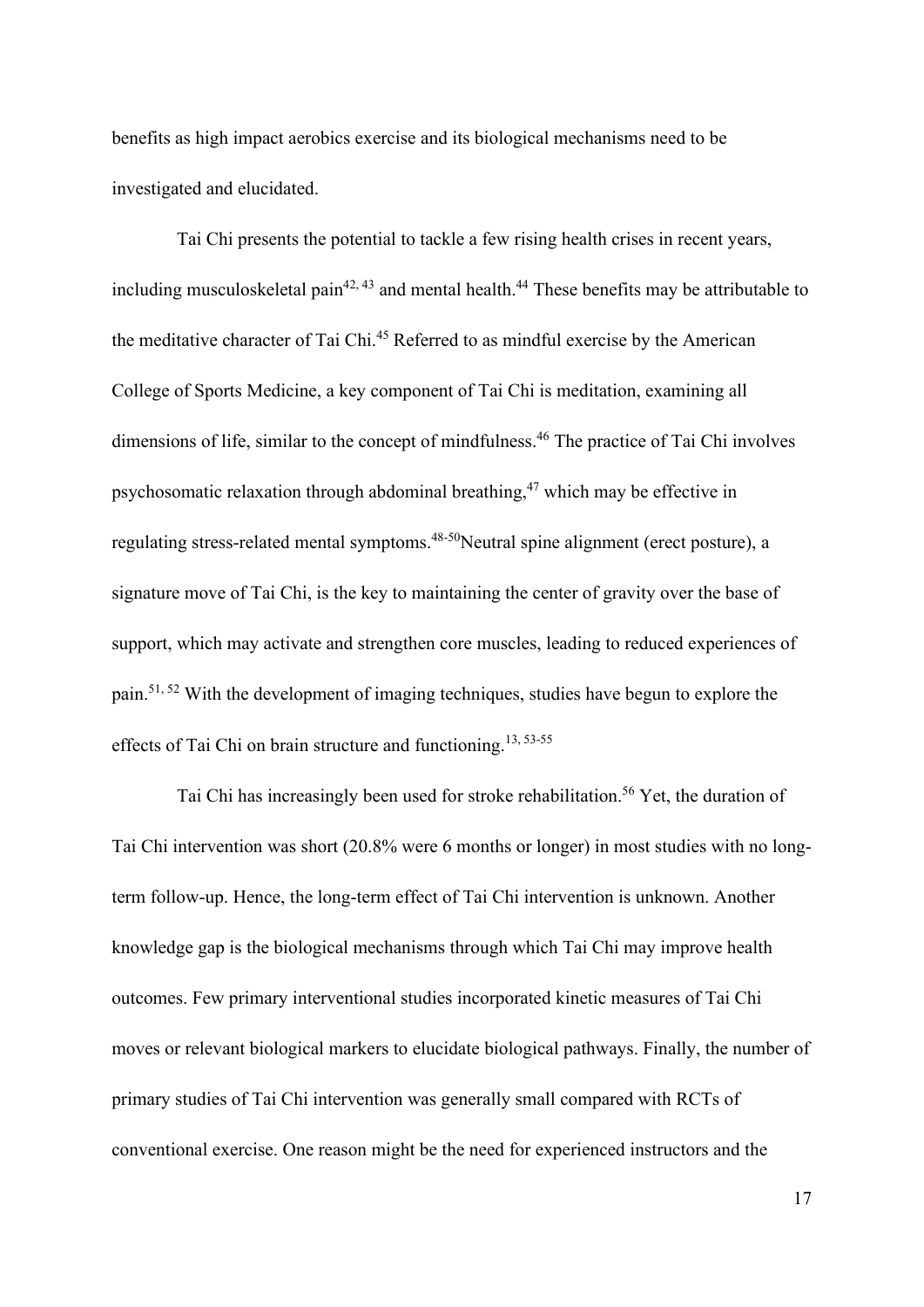perceived complexity of Tai Chi movements.<sup>57</sup> The recent development of several simplified, yet effective Tai Chi curriculums,<sup>58-60</sup> and the multi-media technology to deliver mobile intervention $^{61}$  may be adopted to overcome these barriers.

This umbrella review is strengthened by reanalyzing data from RCTs and comparing Tai Chi intervention to non-active and active control groups, respectively, which allows comparing Tai Chi with other established disease management strategies, rigorously evaluating the methodological quality and quality of evidence using a series of tools, <sup>16, 21, 22</sup> and including only RCTs to increase the confidence in the overall findings.

Nevertheless, there are several limitations. Firstly, the search strategy was limited to English-language title/abstract and thus might have missed publications in other languages. Secondly, given that this review is based on previously published meta-analyses, primary studies not included in published meta-analyses might have been missed. Finally, although this review restricted to meta-analyses of RCTs, rigorous assessment on the risk of bias using ROBIS indicated the risk was unclear for 16 out of 45 included meta-analyses.

#### **Conclusions**

Current evidence supports the benefits of Tai Chi in chronic illness management, particularly to improve cardiorespiratory fitness for COPD, coronary heart disease, or heart failure and improve physical functional and disease-specific outcomes for a range of chronic diseases. The number of meta-analyses on this topic increases continually. Rigorous trials with large sample size and longer duration are needed to inform the type, dose, frequency and duration of Tai Chi intervention for long-term chronic illness management.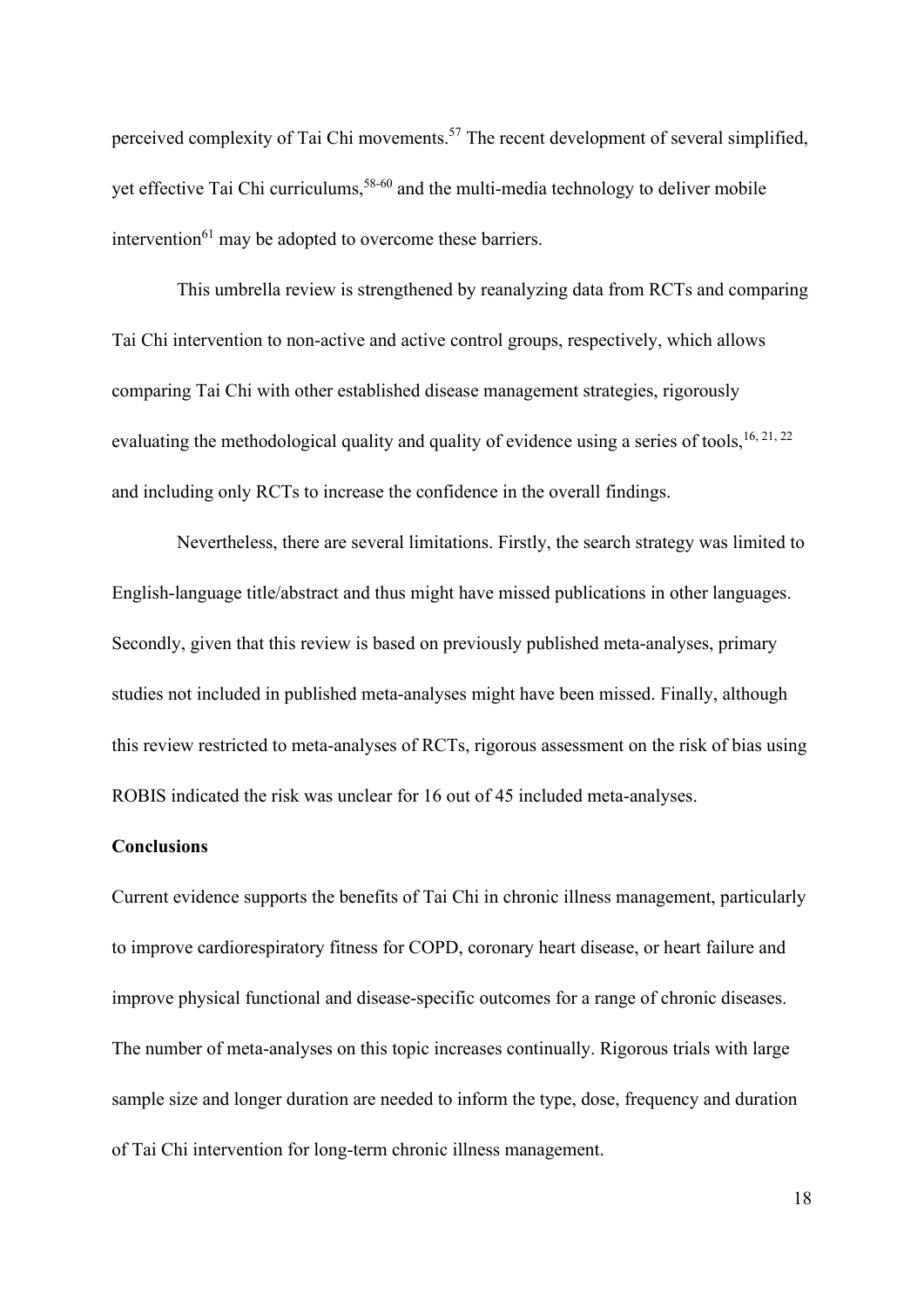## **References**

- **1.** Pan H, Pei Y, Li B, Wang Y, Liu J, Lin H. Tai Chi Chuan in postsurgical non-small cell lung cancer patients: study protocol for a randomized controlled trial. *Trials.* 2018;19:2.
- **2.** Zou L, Loprinzi PD, Yu JJ, et al. Superior Effects of Modified Chen-Style Tai Chi versus 24- Style Tai Chi on Cognitive Function, Fitness, and Balance Performance in Adults over 55. *Brain Sci.* 2019;9.
- **3.** Ainsworth BE, Haskell WL, Herrmann SD, et al. 2011 Compendium of Physical Activities: a second update of codes and MET values. *Medicine and science in sports and exercise.* 2011;43:1575-1581.
- **4.** Li F, Harmer P, Fitzgerald K, et al. Tai chi and postural stability in patients with Parkinson's disease. *The New England journal of medicine.* 2012;366:511-519.
- **5.** Wang C, Schmid CH, Rones R, et al. A randomized trial of tai chi for fibromyalgia. *The New England journal of medicine.* 2010;363:743-754.
- **6.** Wang C, Schmid CH, Fielding RA, et al. Effect of tai chi versus aerobic exercise for fibromyalgia: comparative effectiveness randomized controlled trial. *BMJ (Clinical research ed.).* 2018;360:k851.
- **7.** Wang C, Schmid CH, Hibberd PL, et al. Tai Chi is effective in treating knee osteoarthritis: a randomized controlled trial. *Arthritis Rheum.* 2009;61:1545-1553.
- **8.** Yeh GY, McCarthy EP, Wayne PM, et al. Tai chi exercise in patients with chronic heart failure: a randomized clinical trial. *Archives of internal medicine.* 2011;171:750-757.
- **9.** Tsang T, Orr R, Lam P, Comino E, Singh MF. Effects of Tai Chi on glucose homeostasis and insulin sensitivity in older adults with type 2 diabetes: a randomised double-blind shamexercise-controlled trial. *Age and ageing.* 2008;37:64-71.
- **10.** Irwin MR, Olmstead R, Carrillo C, et al. Tai Chi Chih Compared With Cognitive Behavioral Therapy for the Treatment of Insomnia in Survivors of Breast Cancer: A Randomized, Partially Blinded, Noninferiority Trial. *Journal of clinical oncology : official journal of the American Society of Clinical Oncology.* 2017;35:2656-2665.
- **11.** Wang L, Wu K, Chen X, Liu Q. The Effects of Tai Chi on Lung Function, Exercise Capacity and Health Related Quality of Life for Patients With Chronic Obstructive Pulmonary Disease: A Pilot Study. *Heart, lung & circulation.* 2019;28:1206-1212.
- **12.** Au-Yeung SS, Hui-Chan CW, Tang JC. Short-form Tai Chi improves standing balance of people with chronic stroke. *Neurorehabil Neural Repair.* 2009;23:515-522.
- **13.** Tao J, Liu J, Liu W, et al. Tai Chi Chuan and Baduanjin Increase Grey Matter Volume in Older Adults: A Brain Imaging Study. *J Alzheimers Dis.* 2017;60:389-400.
- **14.** Chan AWK, Chair SY, Lee DTF, et al. Tai Chi exercise is more effective than brisk walking in reducing cardiovascular disease risk factors among adults with hypertension: A randomised controlled trial. *Int J Nurs Stud.* 2018;88:44-52.
- **15.** Ioannidis J. Next-generation systematic reviews: prospective meta-analysis, individual-level data, networks and umbrella reviews. *British journal of sports medicine.* 2017;51:1456-1458.
- **16.** Ioannidis JP. Integration of evidence from multiple meta-analyses: a primer on umbrella reviews, treatment networks and multiple treatments meta-analyses. *CMAJ : Canadian Medical*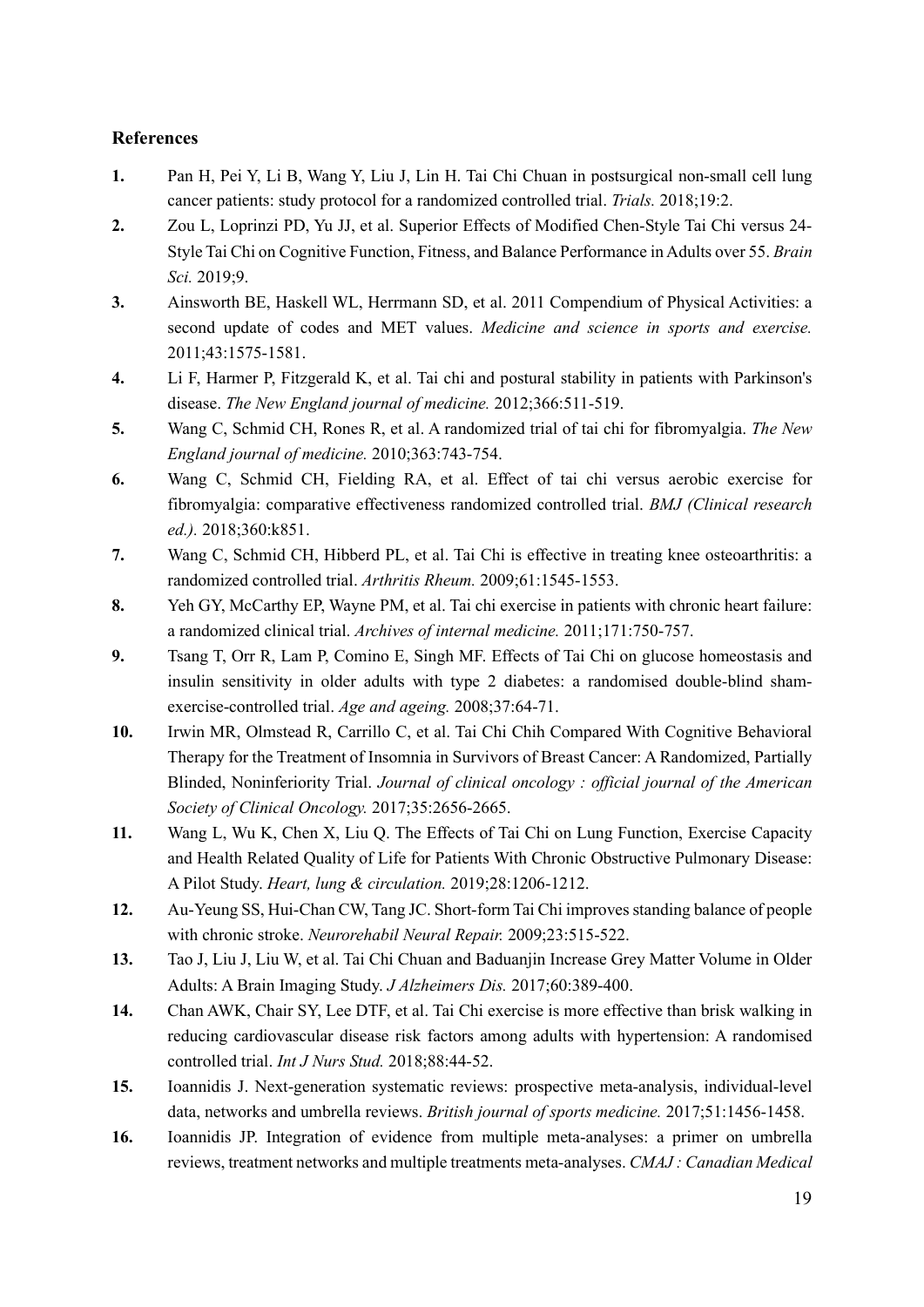*Association journal = journal de l'Association medicale canadienne.* 2009;181:488-493.

- **17.** Moher D, Liberati A, Tetzlaff J, Altman DG. Preferred reporting items for systematic reviews and meta-analyses: the PRISMA statement. *PLoS Med.* 2009;6:e1000097.
- **18.** Lau J, Ioannidis JP, Schmid CH. Quantitative synthesis in systematic reviews. *Ann Intern Med.* 1997;127:820-826.
- **19.** Higgins JP, Thompson SG. Quantifying heterogeneity in a meta-analysis. *Statistics in medicine.* 2002;21:1539-1558.
- **20.** Egger M, Davey Smith G, Schneider M, Minder C. Bias in meta-analysis detected by a simple, graphical test. *BMJ (Clinical research ed.).* 1997;315:629-634.
- **21.** Guyatt GH, Oxman AD, Vist GE, et al. GRADE: an emerging consensus on rating quality of evidence and strength of recommendations. *BMJ (Clinical research ed.).* 2008;336:924.
- **22.** Whiting P, Savovic J, Higgins JP, et al. ROBIS: A new tool to assess risk of bias in systematic reviews was developed. *Journal of clinical epidemiology.* 2016;69:225-234.
- **23.** American College of Sports M, Riebe D, Ehrman JK, Liguori G, Magal M. *ACSM's guidelines for exercise testing and prescription*2018.
- **24.** Church TS, Blair SN, Cocreham S, et al. Effects of aerobic and resistance training on hemoglobin A1c levels in patients with type 2 diabetes: a randomized controlled trial. *JAMA.* 2010;304:2253-2262.
- **25.** Marzolini S, Oh P, McIlroy W, Brooks D. The effects of an aerobic and resistance exercise training program on cognition following stroke. *Neurorehabil Neural Repair.* 2013;27:392-402.
- **26.** Bergenthal N, Will A, Streckmann F, et al. Aerobic physical exercise for adult patients with haematological malignancies. *Cochrane Database Syst Rev.* 2014:CD009075.
- **27.** Brellenthin AG, Lanningham-Foster LM, Kohut ML, et al. Comparison of the Cardiovascular Benefits of Resistance, Aerobic, and Combined Exercise (CardioRACE): Rationale, design, and methods. *Am Heart J.* 2019;217:101-111.
- **28.** Sigal RJ, Alberga AS, Goldfield GS, et al. Effects of aerobic training, resistance training, or both on percentage body fat and cardiometabolic risk markers in obese adolescents: the healthy eating aerobic and resistance training in youth randomized clinical trial. *JAMA Pediatr.* 2014;168:1006-1014.
- **29.** Lui PP, Qin L, Chan KM. Tai Chi Chuan exercises in enhancing bone mineral density in active seniors. *Clin Sports Med.* 2008;27:75-86, viii.
- **30.** Butland RJ, Pang J, Gross ER, Woodcock AA, Geddes DM. Two-, six-, and 12-minute walking tests in respiratory disease. *British medical journal (Clinical research ed.).* 1982;284:1607- 1608.
- **31.** Mandsager K, Harb S, Cremer P, Phelan D, Nissen SE, Jaber W. Association of Cardiorespiratory Fitness With Long-term Mortality Among Adults Undergoing Exercise Treadmill Testing. *JAMA Network Open.* 2018;1:e183605-e183605.
- **32.** Kodama S, Saito K, Tanaka S, et al. Cardiorespiratory fitness as a quantitative predictor of allcause mortality and cardiovascular events in healthy men and women: a meta-analysis. *Jama.* 2009;301:2024-2035.
- **33.** Wei GX, Li YF, Yue XL, et al. Tai Chi Chuan modulates heart rate variability during abdominal breathing in elderly adults. *Psych J.* 2016;5:69-77.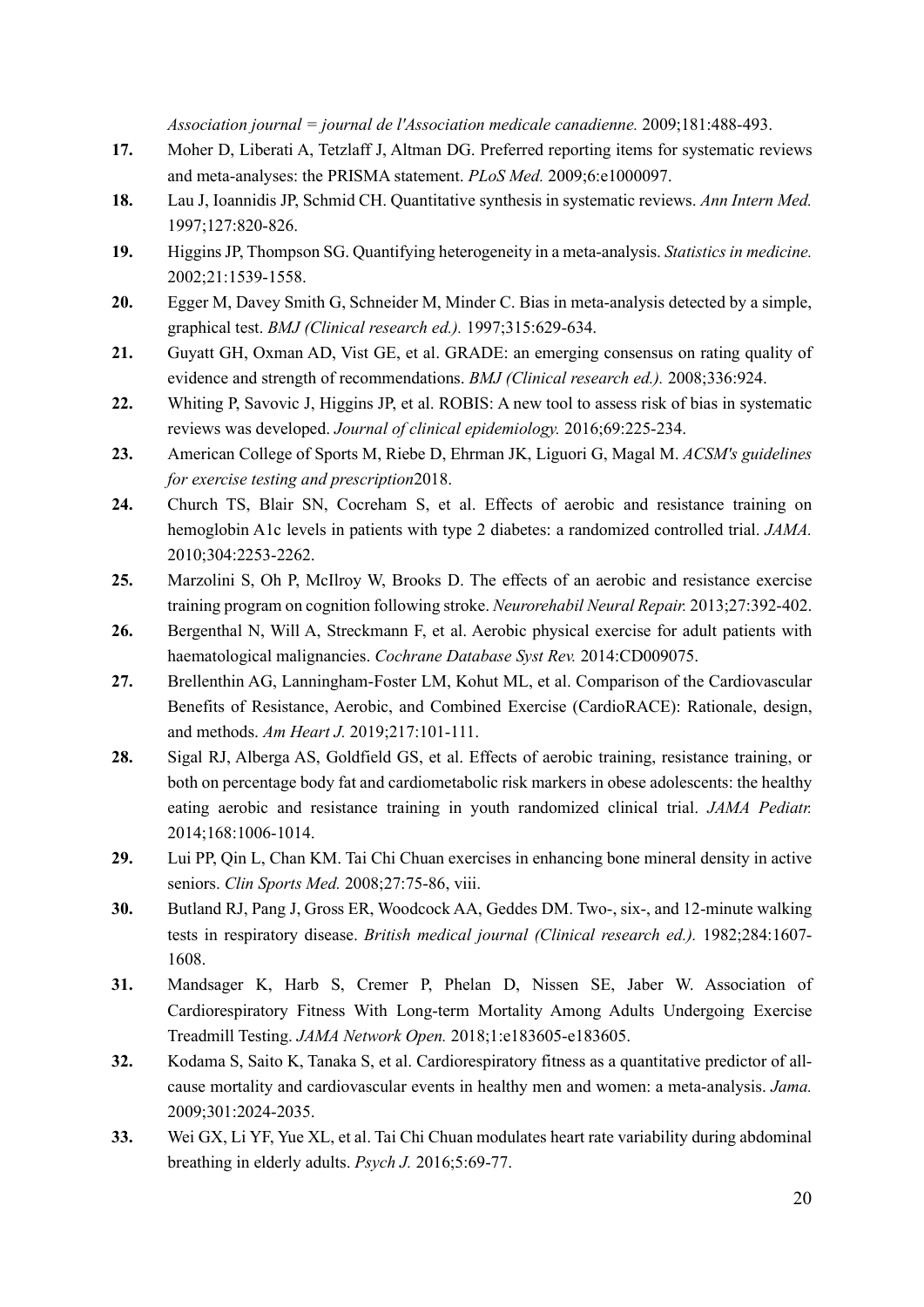- **34.** Lu WA, Kuo CD. Breathing frequency-independent effect of Tai Chi Chuan on autonomic modulation. *Clin Auton Res.* 2014;24:47-52.
- **35.** Seo K, Hwan PS, Park K. The effects of inspiratory diaphragm breathing exercise and expiratory pursed-lip breathing exercise on chronic stroke patients' respiratory muscle activation. *Journal of physical therapy science.* 2017;29:465-469.
- **36.** Aliverti A. The respiratory muscles during exercise. *Breathe (Sheffield, England).* 2016;12:165- 168.
- **37.** Gopaladhas S, Panigraph A, Chinnavan E, Ragupathy R. Effectiveness of resisted abdominal exercise versus resisted diaphragmatic breathing exercise on cardiovascular endurance in sports men. *International Journal of Medical Research & Health Sciences.* 2014;3.
- **38.** Yong MS, Lee HY, Lee YS. Effects of diaphragm breathing exercise and feedback breathing exercise on pulmonary function in healthy adults. *Journal of physical therapy science.* 2017;29:85-87.
- **39.** Ladawan S, Klarod K, Philippe M, et al. Effect of Qigong exercise on cognitive function, blood pressure and cardiorespiratory fitness in healthy middle-aged subjects. *Complement Ther Med.* 2017;33:39-45.
- **40.** Strick L. Breathing and physical fitness exercises for asthmatic children. *Pediatr Clin North Am.* 1969;16:31-42.
- **41.** Westerdahl E. Optimal technique for deep breathing exercises after cardiac surgery. *Minerva Anestesiol.* 2015;81:678-683.
- **42.** Hartvigsen J, Hancock MJ, Kongsted A, et al. What low back pain is and why we need to pay attention. *Lancet (London, England).* 2018;391:2356-2367.
- **43.** Blyth FM, Briggs AM, Schneider CH, Hoy DG, March LM. The Global Burden of Musculoskeletal Pain-Where to From Here? *American journal of public health.* 2019;109:35- 40.
- **44.** Chandra PS, Chand P. Towards a new era for mental health. *Lancet (London, England).* 2018;392:1495-1497.
- **45.** Hall AM, Kamper SJ, Emsley R, Maher CG. Does pain-catastrophising mediate the effect of tai chi on treatment outcomes for people with low back pain? *Complementary therapies in medicine.* 2016;25:61-66.
- **46.** Chen KW, Comerford A, Shinnick P, Ziedonis DM. Introducing qigong meditation into residential addiction treatment: a pilot study where gender makes a difference. *Journal of alternative and complementary medicine (New York, N.Y.).* 2010;16:875-882.
- **47.** Zou L, Yeung A, Li C, et al. Effects of Meditative Movements on Major Depressive Disorder: A Systematic Review and Meta-Analysis of Randomized Controlled Trials. *Journal of clinical medicine.* 2018;7.
- **48.** Perciavalle V, Blandini M, Fecarotta P, et al. The role of deep breathing on stress. *Neurol Sci.* 2017;38:451-458.
- **49.** Jerath R, Crawford MW, Barnes VA, Harden K. Self-regulation of breathing as a primary treatment for anxiety. *Appl Psychophysiol Biofeedback.* 2015;40:107-115.
- **50.** Brown RP, Gerbarg PL, Muench F. Breathing practices for treatment of psychiatric and stressrelated medical conditions. *Psychiatr Clin North Am.* 2013;36:121-140.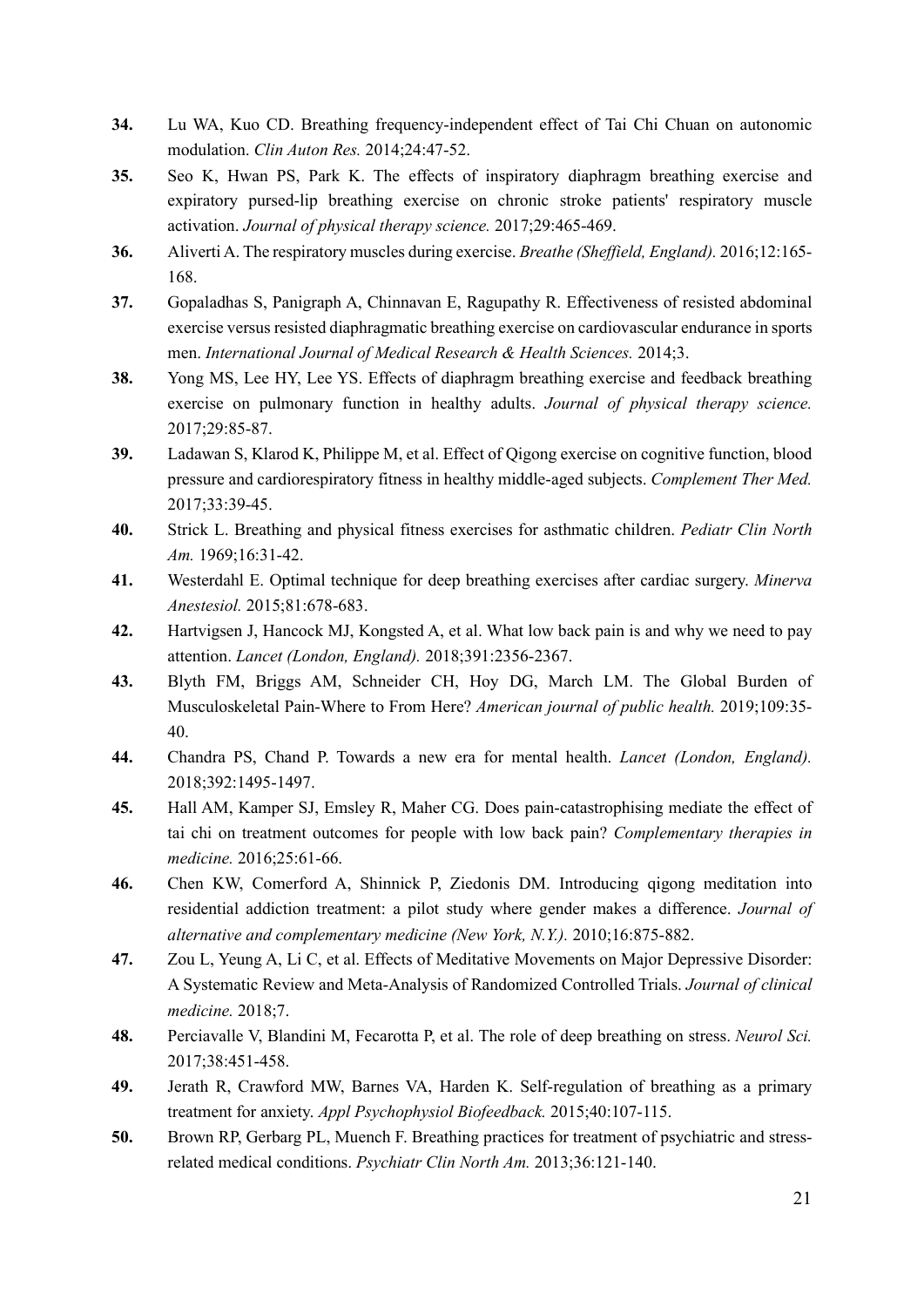- **51.** Zou L, Zhang Y, Liu Y, et al. The Effects of Tai Chi Chuan Versus Core Stability Training on Lower-Limb Neuromuscular Function in Aging Individuals with Non-Specific Chronic Lower Back Pain. *Medicina (Kaunas).* 2019;55.
- **52.** Liu J, Yeung A, Xiao T, et al. Chen-Style Tai Chi for Individuals (Aged 50 Years Old or Above) with Chronic Non-Specific Low Back Pain: A Randomized Controlled Trial. *Int J Environ Res Public Health.* 2019;16.
- **53.** Liu J, Tao J, Liu W, et al. Different modulation effects of Tai Chi Chuan and Baduanjin on resting-state functional connectivity of the default mode network in older adults. *Social cognitive and affective neuroscience.* 2019;14:217-224.
- **54.** Zhou M, Liao H, Sreepada LP, Ladner JR, Balschi JA, Lin AP. Tai Chi Improves Brain Metabolism and Muscle Energetics in Older Adults. *Journal of neuroimaging : official journal of the American Society of Neuroimaging.* 2018;28:359-364.
- **55.** Xie H, Zhang M, Huo C, Xu G, Li Z, Fan Y. Tai Chi Chuan exercise related change in brain function as assessed by functional near-infrared spectroscopy. *Sci Rep.* 2019;9:13198.
- **56.** Zhang HW, Zheng R, Xu C, et al. Tai Chi for improving recovery after stroke. *Cochrane Database of Systematic Reviews.* 2018.
- **57.** Li F, Fisher KJ, Harmer P, Shirai M. A simpler eight-form easy Tai Chi for elderly adults. *Journal of Aging and Physical Activity.* 2003;11:206-218.
- **58.** Li F, Fisher KJ, Harmer P, Shirai M. A Simpler Eight-Form Easy Tai Chi for Elderly Adults. 2003;11:206.
- **59.** Yang Y, Decelle S, Reed M, Rosengren K, Schlagal R, Greene J. Subjective experiences of older adults practicing taiji and qigong. *Journal of aging research.* 2011;2011:650210.
- **60.** Yang Y, Verkuilen JV, Rosengren KS, Grubisich SA, Reed MR, Hsiao-Wecksler ET. Effect of combined Taiji and Qigong training on balance mechanisms: a randomized controlled trial of older adults. *Medical science monitor : international medical journal of experimental and clinical research.* 2007;13:Cr339-348.
- **61.** Reis RS, Salvo D, Ogilvie D, Lambert EV, Goenka S, Brownson RC. Scaling up physical activity interventions worldwide: stepping up to larger and smarter approaches to get people moving. *Lancet (London, England).* 2016;388:1337-1348.

**Tables**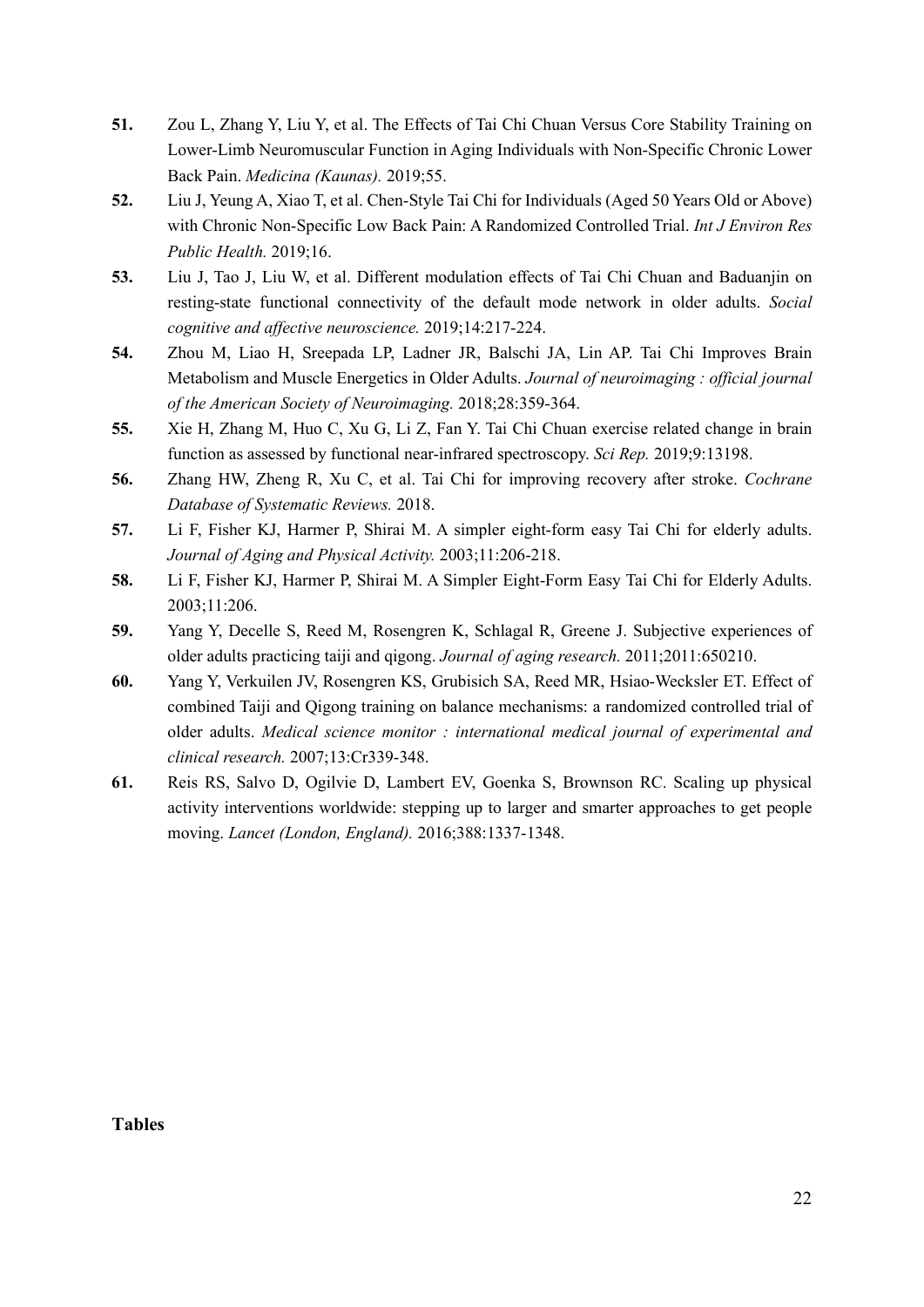| Disease/type of               | <b>Evidence Grade</b> |                                                                                |                                                                                      |                                        |
|-------------------------------|-----------------------|--------------------------------------------------------------------------------|--------------------------------------------------------------------------------------|----------------------------------------|
| control group                 | High                  | Moderate                                                                       | Low                                                                                  | Very low                               |
| Parkinson's disease           |                       |                                                                                |                                                                                      |                                        |
| Non-active                    |                       | Severity of depression; Mobility; Unified<br>Parkinson's Disease Rating Scale  | Balance; Motor function                                                              |                                        |
| Active                        |                       | Balance; Rate of falls; Fall risk; Unified<br>Parkinson's Disease Rating Scale | Quality of life                                                                      |                                        |
| <b>Stroke</b>                 |                       |                                                                                |                                                                                      |                                        |
| Non-active                    |                       | Physical function                                                              | Mobility, Activity of daily living; Physical<br>function; Depression                 | Balance                                |
| Active                        |                       | Activity of daily living                                                       |                                                                                      |                                        |
| <b>Osteoarthritis</b>         |                       |                                                                                |                                                                                      |                                        |
| Non-active                    |                       | Physical function; Severity of pain; Level<br>of disability                    |                                                                                      |                                        |
| Active                        |                       | Flexion; Fear of falling;<br>Cardiorespiratory fitness                         | Level of disability; Mobility                                                        |                                        |
| Fibromyalgia                  |                       |                                                                                |                                                                                      |                                        |
| Non-active                    |                       | Sleep quality; Level of fatigue                                                | Severity of depression                                                               | Severity of pai                        |
| Active                        |                       | Sleep quality                                                                  |                                                                                      |                                        |
| Low back pain                 |                       |                                                                                |                                                                                      |                                        |
| Non-active                    |                       | Severity of pain                                                               |                                                                                      |                                        |
| Cancer                        |                       |                                                                                |                                                                                      |                                        |
| Active                        |                       | Interleukin-6; Level of fatigue; Body<br>mass index I; Cortisol level          | Severity of depression; Physical function;<br>Muscle strength                        |                                        |
| <b>Type-2 diabetes</b>        |                       |                                                                                |                                                                                      |                                        |
| Non-active                    |                       | 2-hour postprandial blood glucose;<br>Insulin resistance; Body mass index      | Hemoglobin A1c; Systolic blood pressure;<br>Fasting blood glucose; Total cholesterol |                                        |
| Active                        |                       | 2-hour postprandial blood glucose; Body<br>mass index                          | Hemoglobin A1c; Fasting blood glucose;<br>Total cholesterol                          |                                        |
| <b>Heart failure</b>          |                       |                                                                                |                                                                                      |                                        |
| Non-active                    |                       | Heart left ventricular ejection fraction                                       | Functional capacity; Serum B-type<br>natriuretic peptide; Quality of life            |                                        |
| Active                        |                       | Functional capacity; Diastolic blood<br>pressure; Cardiorespiratory fitness    | Quality of life                                                                      | Heart left ventric<br>ejection fractic |
| <b>COPD</b>                   |                       |                                                                                |                                                                                      |                                        |
| Non-active                    |                       | Functional capacity; Lung function                                             | Dyspnoea; Lung function                                                              |                                        |
| Active                        | Quality of Life       |                                                                                |                                                                                      |                                        |
| Hypertension                  |                       |                                                                                |                                                                                      |                                        |
| Non-active                    |                       | Systolic blood pressure; Diastolic blood<br>pressure; Waist circumference      | Body mass index                                                                      |                                        |
| <b>Coronary heart disease</b> |                       |                                                                                |                                                                                      |                                        |
| Active                        |                       | Cardiorespiratory fitness                                                      |                                                                                      |                                        |
| Schizophrenia                 |                       |                                                                                |                                                                                      |                                        |
| Non-active                    |                       |                                                                                | Negative symptoms                                                                    |                                        |
| <b>Clinical depression</b>    |                       |                                                                                |                                                                                      |                                        |
| Active                        |                       | Severity of depression                                                         |                                                                                      |                                        |
| Mild cognitive impairment     |                       |                                                                                |                                                                                      |                                        |
| Active                        |                       | Short-term memory                                                              |                                                                                      |                                        |
| Dementia                      |                       |                                                                                |                                                                                      |                                        |
| Active                        |                       | Global cognition                                                               |                                                                                      |                                        |

**Table 1. Summary of Evidence Grading (GRADE)<sup>a</sup> for Meta-Analyses of Tai Chi Randomized Controlled Trials among Populations with Chronic Illnesses Diagnosis.**

aThe Grading of Recommendations, Assessment, Development and Evaluation (GRADE) assessment includes limitations (study design), inconsistency<br>(I<sup>2</sup>>50%), indirectness (P [population], I[intervention] O[outcome measure] C[c study effects P>0.10).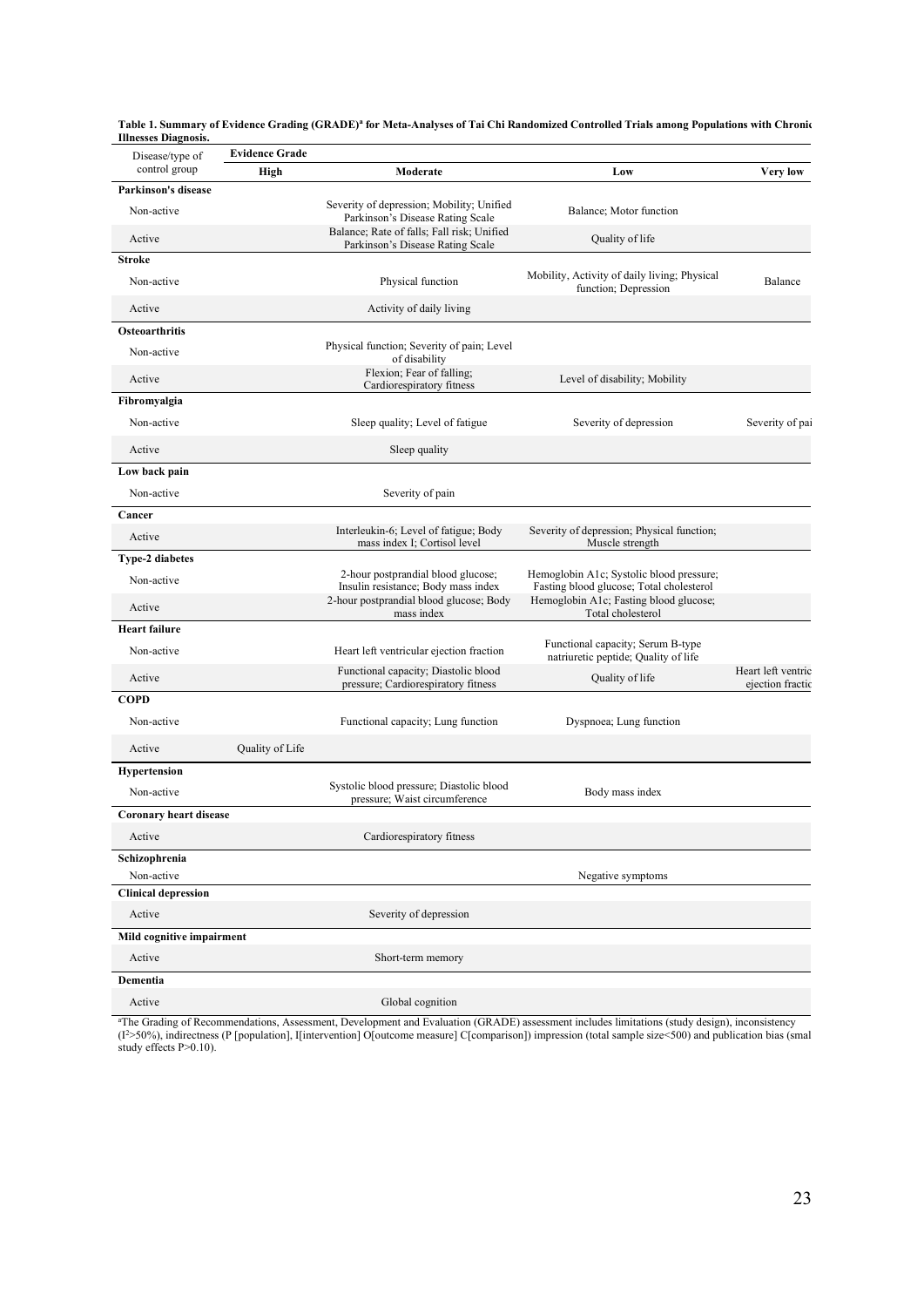#### **Table 2: GRADEa Evidence for Tai Chi Randomized Controlled Trials among Study Populations with Diagnosed Chronic Illnesses**

|                                              |                   |                    |                                                             |                    |                | <b>GRADE</b>        |                     |               |             |                         |          |
|----------------------------------------------|-------------------|--------------------|-------------------------------------------------------------|--------------------|----------------|---------------------|---------------------|---------------|-------------|-------------------------|----------|
| Author                                       | <b>RCT</b><br>(n) | Sample<br>size (n) | <b>Outcome</b>                                              | <b>Effect size</b> | $\mathsf{I}^2$ | <b>Risk of bias</b> | <b>Indirectness</b> | Inconsistency | Imprecision | <b>Publication bias</b> | Overall  |
| Parkinson's disease (vs. non-active control) |                   |                    |                                                             |                    |                |                     |                     |               |             |                         |          |
| Song (2017)                                  | 2                 | 66                 | Severity of depression                                      | Moderate           | 0%             | No                  | No                  | None          | Yes         | No                      | Moderate |
| Song (2017)                                  | $\overline{4}$    | 141                | Mobility<br>(Timed Up and Go Test)                          | Moderate           | 0%             | No                  | No                  | None          | Yes         | No                      | Moderate |
| Song (2017)                                  | 4                 | 168                | Unified Parkinson's Disease Rating Scale                    | Moderate           | 0%             | No                  | No                  | None          | Yes         | No                      | Moderate |
| Song (2017)                                  | 3                 | 124                | <b>Balance</b>                                              | Large              | 58%            | No                  | No                  | Yes           | Yes         | No                      | Low      |
| Yang (2014)                                  | $\overline{4}$    | 146                | Motor function                                              | Moderate           | 63%            | No                  | No                  | Yes           | Yes         | No                      | Low      |
| Parkinson's disease (vs. active control)     |                   |                    |                                                             |                    |                |                     |                     |               |             |                         |          |
| Ni (2014)                                    | 3                 | 212                | Balance<br>(Berg Functional Reach test)                     | Large              | 49%            | No                  | No                  | Not serious   | Yes         | No                      | Moderate |
| <b>Winser (2018)</b>                         | $\overline{2}$    | 260                | Rate of falls                                               | Moderate           | 0%             | No                  | No                  | None          | Yes         | No                      | Moderate |
| Lian (2017)                                  | $\overline{2}$    | 260                | Fall risk                                                   | Small              | 0%             | No                  | No                  | None          | Yes         | No                      | Moderate |
| Song (2017)                                  | 5                 | 280                | Unified Parkinson's Disease Rating Scale                    | Small              | 4%             | No                  | No                  | Not serious   | Yes         | No                      | Moderate |
| Song (2017)                                  | 3                 | 235                | <b>Balance</b>                                              | Small              | 0%             | No                  | No                  | None          | Yes         | No                      | Moderate |
| Ni (2014)                                    | 4                 | 259                | Quality of life<br>(Health related quality of life)         | Large              | 86%            | No                  | No                  | Yes           | Yes         | No                      | Low      |
| Stroke (vs. non-active control)              |                   |                    |                                                             |                    |                |                     |                     |               |             |                         |          |
| Lyu (2018)                                   | $\overline{2}$    | 100                | Physical function (Fugl-Meyer<br>Assessment all four limbs) | Large              | 0%             | No                  | No                  | None          | Yes         | No                      | Moderate |
| Lyu (2018)                                   | $\overline{2}$    | 107                | Physical function (Fugl-Meyer<br>Assessment the upper-limb) | Large              | 7%             | No                  | No                  | Not serious   | Yes         | No                      | Moderate |
| Lyu (2018)                                   | $\overline{7}$    | 382                | Mobility<br>(Timed Up and Go Test)                          | Large              | 75%            | No                  | No                  | Yes           | Yes         | No                      | Low      |
| Lyu (2018)                                   | $\overline{7}$    | 391                | <b>Activity of Daily Living</b>                             | Large              | 93%            | No                  | No                  | Yes           | Yes         | No                      | Low      |
| Lyu (2018)                                   | 3                 | 166                | Physical function (Fugl-Meyer<br>Assessment the lower limb) | Large              | 76%            | No                  | No                  | Yes           | Yes         | No                      | Low      |
| Zou (2018d)                                  | 5                 | 357                | Depression                                                  | Large              | 54%            | No                  | No                  | Yes           | Yes         | No                      | Low      |
| Zou (2018b)                                  | 9                 | 432                | Balance                                                     | Large              | 94%            | No                  | No                  | Yes           | Yes         | Yes                     | Very low |
| Li (2018)                                    | 12                | 856                | Activity of Daily Living                                    | Large              | 94%            | No                  | No                  | Yes           | No          | No                      | Moderate |
| Osteoarthritis (vs. non-active control)      |                   |                    |                                                             |                    |                |                     |                     |               |             |                         |          |
| Fernandopulle<br>(2017)                      | $\overline{2}$    | 140                | <b>Physical function (WOMAC)</b>                            | Large              | 0%             | No                  | No                  | None          | Yes         | No                      | Moderate |
| Escalante<br>(2010)                          | 6                 | 259                | Severity of pain                                            | Moderate           | 2%             | No                  | No                  | not serious   | Yes         | No                      | Moderate |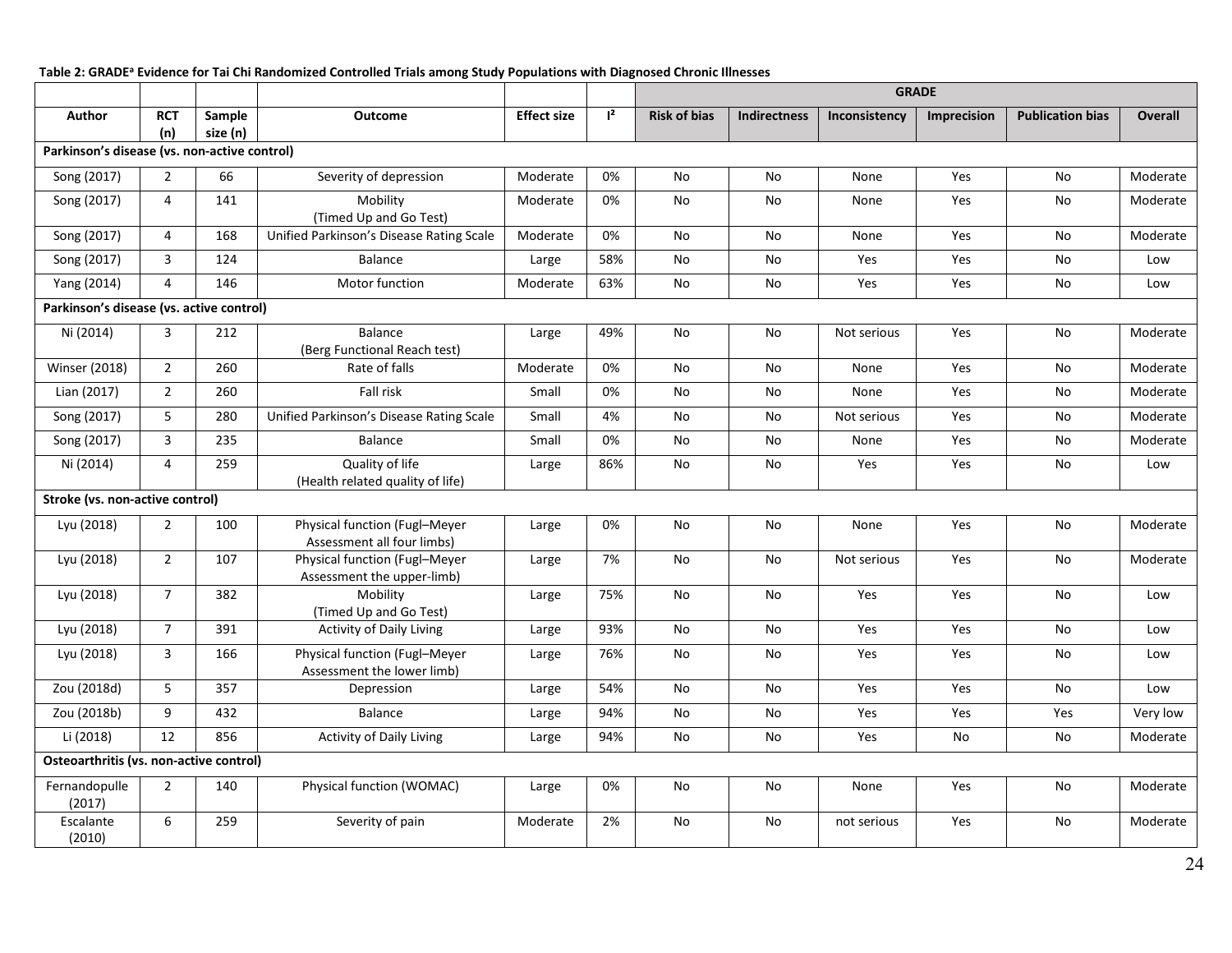|                                        |                   |                    |                                                  |                    |       | <b>GRADE</b>        |                     |               |                    |                         |                |
|----------------------------------------|-------------------|--------------------|--------------------------------------------------|--------------------|-------|---------------------|---------------------|---------------|--------------------|-------------------------|----------------|
| <b>Author</b>                          | <b>RCT</b><br>(n) | Sample<br>size (n) | <b>Outcome</b>                                   | <b>Effect size</b> | $1^2$ | <b>Risk of bias</b> | <b>Indirectness</b> | Inconsistency | <b>Imprecision</b> | <b>Publication bias</b> | <b>Overall</b> |
| Hall (2017)                            | $\overline{4}$    | 243                | Level of disability                              | Moderate           | 0%    | <b>No</b>           | No                  | None          | Yes                | No                      | Moderate       |
| Osteoarthritis (vs. active control)    |                   |                    |                                                  |                    |       |                     |                     |               |                    |                         |                |
| Zou (2019b)                            | $\overline{2}$    | 86                 | Flexion -Dominant/right knee<br>(proprioception) | Large              | 0%    | No                  | No                  | None          | Yes                | No                      | Moderate       |
| Chang (2016)                           | $\overline{2}$    | 134                | Fear of Falling                                  | Moderate           | 0%    | <b>No</b>           | No                  | None          | Yes                | <b>No</b>               | Moderate       |
| Escalante<br>(2011)                    | $\overline{2}$    | 68                 | Cardiorespiratory fitness                        | Moderate           | 0%    | No                  | No                  | None          | Yes                | No                      | Moderate       |
| Kong (2016)                            | 5                 | 183                | Severity of pain                                 | Moderate           | 33%   | <b>No</b>           | No                  | Not serious   | Yes                | No                      | Moderate       |
| (2017)<br>Hall                         | 5                 | 187                | Level of disability                              | Large              | 90%   | No                  | No                  | Yes           | Yes                | No                      | Low            |
| Chen (2016)                            | 3                 | 166                | Mobility (Timed Up and Go Test)                  | Moderate           | 0%    | No                  | No                  | None          | Yes                | Yes                     | Low            |
| Fibromyalgia (vs. non-active control)  |                   |                    |                                                  |                    |       |                     |                     |               |                    |                         |                |
| Cheng (2019)                           | 3                 | 203                | Sleep quality                                    | Moderate           | 0%    | No                  | No                  | None          | Yes                | No                      | Moderate       |
| Cheng (2019)                           | 4                 | 307                | Level of fatigue                                 | Moderate           | 39%   | No                  | No                  | Not serious   | Yes                | No                      | Moderate       |
| Cheng (2019)                           | 3                 | 209                | Severity of depression                           | Small              | 64%   | No                  | No                  | Yes           | Yes                | No                      | Low            |
| Cheng (2019)                           | 3                 | 190                | Severity of pain                                 | Large              | 78%   | No                  | No                  | Yes           | Yes                | No                      | Very low       |
| Fibromyalgia (vs. active control)      |                   |                    |                                                  |                    |       |                     |                     |               |                    |                         |                |
| Raman (2013)                           | 3                 | 245                | Sleep quality                                    | Small              | 7%    | No                  | No                  | Not serious   | Yes                | No                      | Moderate       |
| Low back pain (vs. non-active control) |                   |                    |                                                  |                    |       |                     |                     |               |                    |                         |                |
| Kong (2016)                            | $\overline{3}$    | 385                | Severity of pain                                 | Large              | 45%   | No                  | No                  | Not serious   | Yes                | No                      | Moderate       |
| Cancer (vs. active control)            |                   |                    |                                                  |                    |       |                     |                     |               |                    |                         |                |
| Ni (2019)                              | $\overline{2}$    | 38                 | Interleukin-6                                    | Large              | 0%    | No                  | No                  | None          | Yes                | No                      | Moderate       |
| Song (2018)                            | 5                 | 289                | Level of fatigue                                 | Moderate           | 24%   | No                  | No                  | Not serious   | Yes                | No                      | Moderate       |
| Tao (2016)                             | 3                 | 148                | Body mass index                                  | Small              | 2%    | <b>No</b>           | No                  | Not serious   | Yes                | No                      | Moderate       |
| Ni (2019)                              | $\overline{2}$    | 73                 | Cortisol level                                   | <b>Trivial</b>     | 0%    | No                  | No                  | None          | Yes                | No                      | Moderate       |
| Chen (2016)                            | $\overline{2}$    | 88                 | Severity of depression                           | Large              | 50%   | No                  | No                  | Yes           | Yes                | No                      | Low            |
| Ni (2019)                              | 5                 | 465                | Physical function (upper limb function)          | Large              | 87%   | No                  | No                  | Yes           | Not serious        | No                      | Low            |
| Pan (2015)                             | 3                 | 63                 | Physical function (elbow extension)              | Large              | 0%    | No                  | No                  | None          | Yes                | Yes                     | Low            |
| Pan (2015)                             | 3                 | 63                 | Muscle strength (handgrip strength)              | Moderate           | 0%    | No                  | No                  | None          | Yes                | Yes                     | Low            |
| Pan (2015)                             | $\overline{3}$    | 63                 | Physical function (elbow flexion)                | Moderate           | 0%    | No                  | No                  | None          | Yes                | Yes                     | Low            |
| Pan (2015)                             | 3                 | 63                 | Physical function (horizontal abduction)         | Moderate           | 0%    | No                  | No                  | None          | Yes                | Yes                     | Low            |
| Pan (2015)                             | 3                 | 63                 | Physical function (abduction)                    | Moderate           | 0%    | No                  | No                  | None          | Yes                | Yes                     | Low            |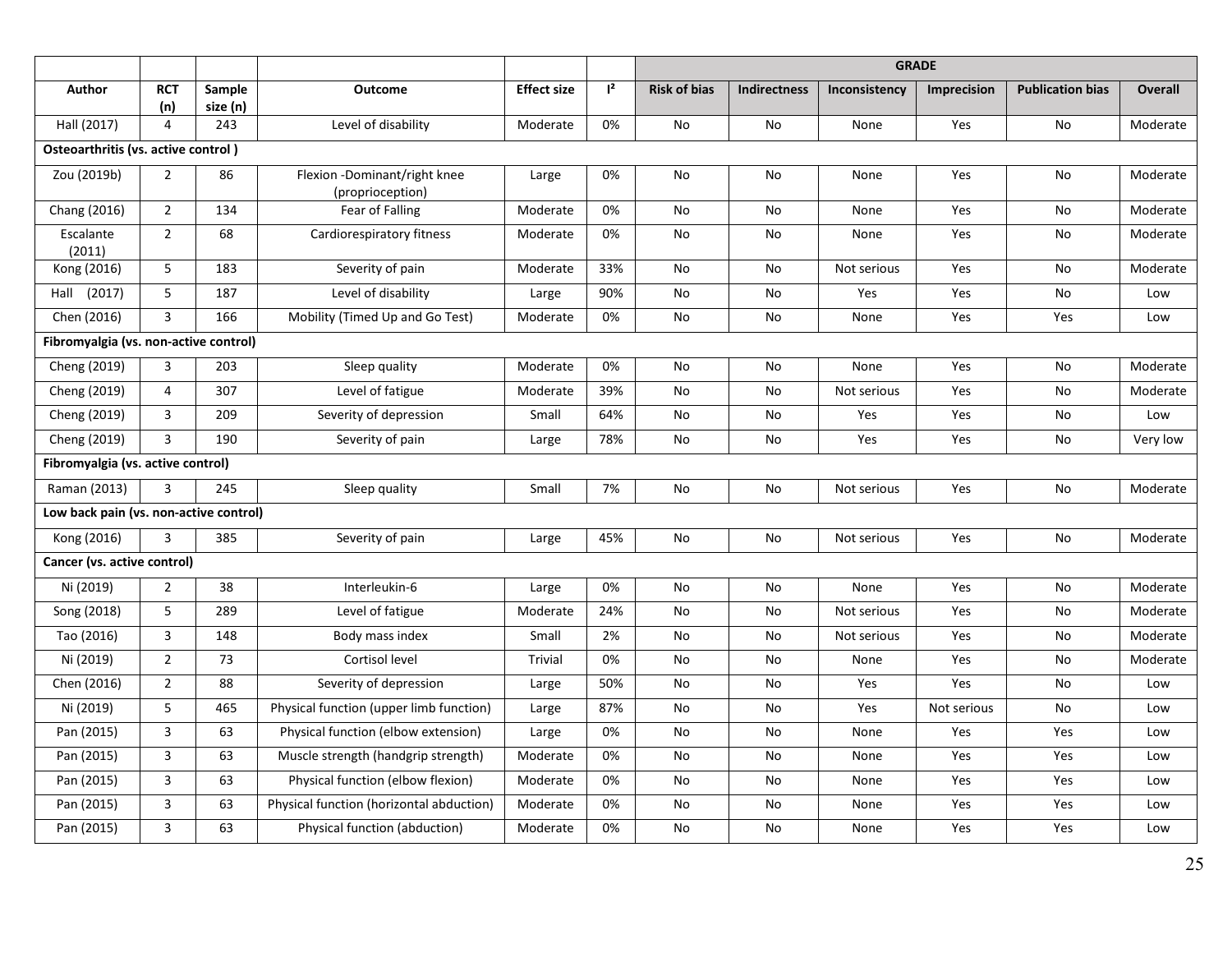|                                          |                   |                    |                                              |                    |                | <b>GRADE</b>        |                     |               |                    |                         |                |
|------------------------------------------|-------------------|--------------------|----------------------------------------------|--------------------|----------------|---------------------|---------------------|---------------|--------------------|-------------------------|----------------|
| Author                                   | <b>RCT</b><br>(n) | Sample<br>size (n) | <b>Outcome</b>                               | <b>Effect size</b> | $\mathsf{I}^2$ | <b>Risk of bias</b> | <b>Indirectness</b> | Inconsistency | <b>Imprecision</b> | <b>Publication bias</b> | <b>Overall</b> |
| Ni (2019)                                | 4                 | 330                | Muscle strength (upper limb)                 | Small              | 38%            | No                  | No                  | Not serious   | Yes                | Yes                     | Low            |
| Type-2 diabetes (vs. non-active control) |                   |                    |                                              |                    |                |                     |                     |               |                    |                         |                |
| Chao (2018)                              | 5                 | 162                | 2- hour postprandial blood glucose           | Large              | 0%             | No                  | No                  | None          | Yes                | No                      | Moderate       |
| Zhou (2019)                              | 4                 | 268                | Insulin resistance                           | Large              | 0%             | No                  | No                  | None          | Yes                | No                      | Moderate       |
| Zhou (2019)                              | 5                 | 244                | Body mass index                              | Large              | 0%             | No                  | No                  | None          | Yes                | No                      | Moderate       |
| Zhou (2019)                              | 11                | 451                | Hemoglobin A1c                               | Large              | 90%            | No                  | No                  | Yes           | Not serious        | No                      | Low            |
| Zhou (2019)                              | 4                 | 190                | Systolic blood pressure                      | Large              | 66%            | No                  | No                  | Yes           | Yes                | No                      | Low            |
| Zhou (2019)                              | 17                | 586                | Fasting blood glucose                        | Moderate           | 51%            | No                  | No                  | Yes           | No                 | Yes                     | Low            |
| Zhou (2019)                              | 8                 | 424                | Total cholesterol                            | Moderate           | 70%            | No                  | No                  | Yes           | Not serious        | No                      | Low            |
| Type-2 diabetes (vs. active control)     |                   |                    |                                              |                    |                |                     |                     |               |                    |                         |                |
| Chao (2018)                              | 3                 | 84                 | 2 hour postprandial blood glucose            | Moderate           | 0%             | No                  | No                  | None          | Yes                | No                      | Moderate       |
| Xia (2019)                               | 6                 | 296                | Body mass index                              | Moderate           | 31%            | No                  | No                  | Not serious   | Yes                | No                      | Moderate       |
| Xia (2019)                               | 9                 | 527                | Hemoglobin A1c                               | Moderate           | 84%            | No                  | No                  | Yes           | No                 | Yes                     | Low            |
| Xia (2019)                               | 12                | 606                | Fasting blood glucose                        | Moderate           | 79%            | No                  | No                  | Yes           | No                 | Yes                     | Low            |
| Xia (2019)                               | 5                 | 270                | Total cholesterol                            | Small              | 60%            | No                  | No                  | Yes           | Yes                | No                      | Low            |
| Heart failure (vs. non-active control)   |                   |                    |                                              |                    |                |                     |                     |               |                    |                         |                |
| Gu (2017)                                | 5                 | 503                | Heart left ventricular ejection fraction     | Large              | 97%            | No                  | <b>No</b>           | Not serious   | No                 | No                      | Moderate       |
| Gu (2017)                                | 8                 | 651                | <b>Functional capacity</b>                   | Large              | 89%            | <b>No</b>           | No                  | Yes           | No                 | Yes                     | Low            |
| Gu (2017)                                | 3                 | 253                | Serum B-type natriuretic peptide             | Large              | 89%            | No                  | No                  | Yes           | Yes                | No                      | Low            |
| Gu (2017)                                | 3                 | 382                | Quality of life                              | Large              | 99%            | No                  | No                  | Yes           | Yes                | No                      | Low            |
| Heart failure (vs. active control)       |                   |                    |                                              |                    |                |                     |                     |               |                    |                         |                |
| Gu (2017)                                | $\overline{2}$    | 72                 | <b>Function capability</b>                   | Large              | 0%             | <b>No</b>           | No                  | None          | Yes                | No                      | Moderate       |
| Ren (2017)                               | $\overline{2}$    | 68                 | Diastolic blood pressure                     | Large              | 0%             | No                  | No                  | None          | Yes                | No                      | Moderate       |
| Ren (2017)                               | $\overline{2}$    | 90                 | Cardiorespiratory fitness (VO2 max)          | Large              | 0%             | No                  | No                  | None          | Yes                | No                      | Moderate       |
| Gu (2017)                                | 5                 | 216                | Quality of life                              | Large              | 75%            | No                  | No                  | Yes           | Yes                | No                      | Low            |
| Ren (2017)                               | 5                 | 396                | Left ventricular ejection fraction           | Large              | 98%            | No                  | No                  | Yes           | Yes                | Yes                     | Very low       |
| <b>COPD</b> (vs. non-active control)     |                   |                    |                                              |                    |                |                     |                     |               |                    |                         |                |
| Guo (2016)                               | 8                 | 573                | Functional capacity (6-mins walking<br>test) | Large              | 89%            | No                  | No                  | Yes           | No                 | No                      | Moderate       |
| Guo (2016)                               | 3                 | 389                | Lung function (forced vital<br>capacity/FVC) | Small              | 13%            | <b>No</b>           | <b>No</b>           | Not serious   | Yes                | No                      | Moderate       |